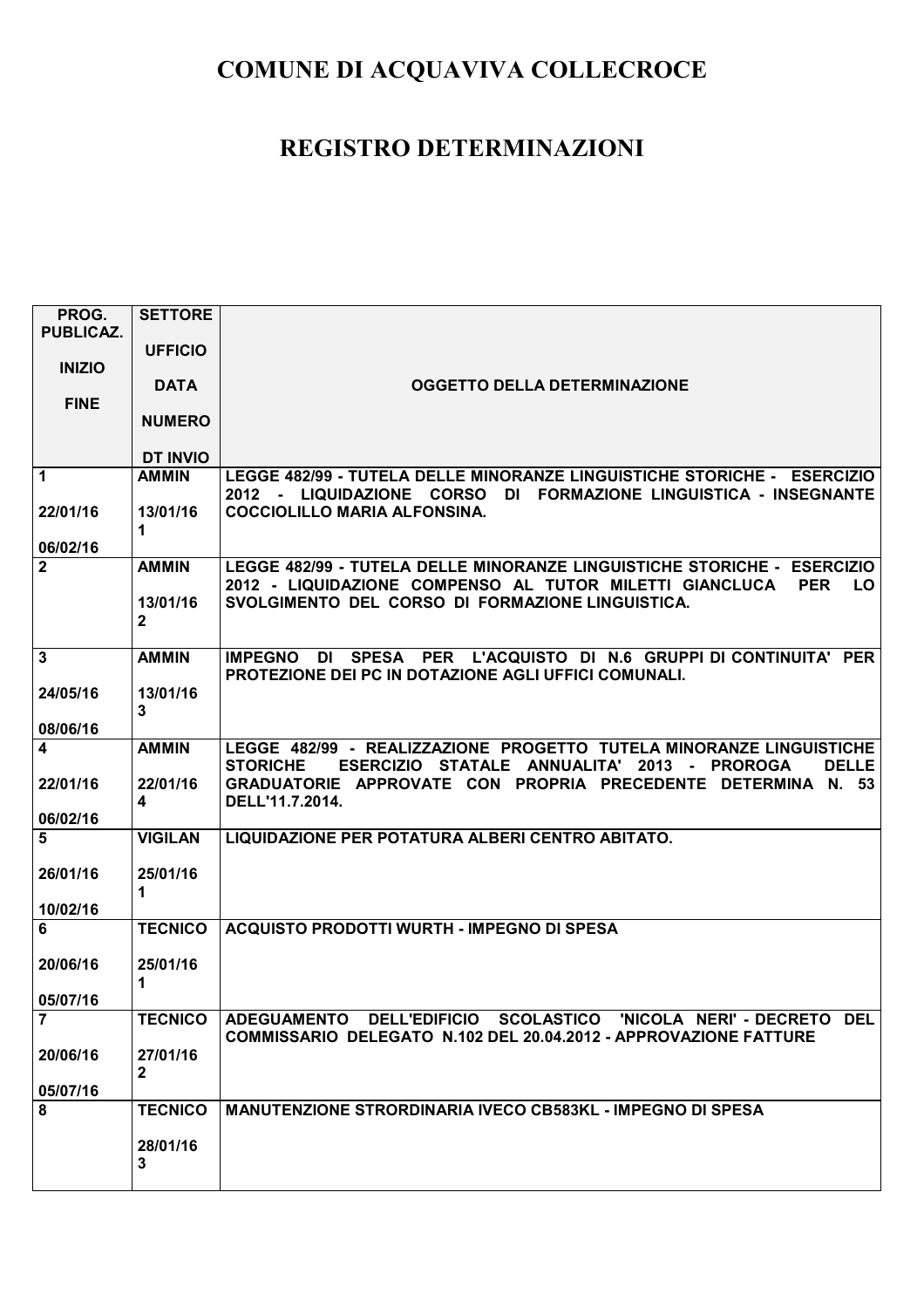| 9        | <b>AMMIN</b>             | <b>LIQUIDAZIONE DI SPESE.</b>                                                                                                                                   |
|----------|--------------------------|-----------------------------------------------------------------------------------------------------------------------------------------------------------------|
| 24/05/16 | 01/02/16<br>5            |                                                                                                                                                                 |
| 08/06/16 |                          |                                                                                                                                                                 |
| 10       | <b>AMMIN</b>             | <b>IMPEGNO DI SPESA PER RIPARAZIONE E REVISIONE SCUOLABUS.</b>                                                                                                  |
| 24/05/16 | 03/02/16<br>6            |                                                                                                                                                                 |
| 08/06/16 |                          |                                                                                                                                                                 |
| 11       | <b>TECNICO</b>           | NUMERO ATTRIBUITO PER<br><b>MERO ERRORE</b><br><b>MATERIALE.</b><br><b>DETERMINAZIONE</b><br><b>INESISTENTE.</b>                                                |
|          | 03/02/16<br>4            |                                                                                                                                                                 |
| 12       | <b>RAG</b>               | <b>IMPEGNO DI SPESA PER SEMINARIO WEB 'LEGGE DI STABILITA' 2016'</b>                                                                                            |
| 04/04/16 | 11/02/16<br>1            |                                                                                                                                                                 |
| 19/04/16 |                          |                                                                                                                                                                 |
| 13       | <b>AMMIN</b>             | LEGGE 482/99 - TUTELA DELLE MINORANZE LINGUISTICHE STORICHE - ESERCIZIO<br>STATALE 2013 - ASSUNZIONE DI N.6 SPORTELLISTI - APPROVAZIONE SCHEMA                  |
| 24/05/16 | 11/02/16<br>7            | <b>CONTRATTUALE.</b>                                                                                                                                            |
| 08/06/16 |                          |                                                                                                                                                                 |
| 14       | <b>AMMIN</b>             | <b>IMPEGNO DI SPESA PER MANUTENZIONE ORDINARIA SCUOLABUS.</b>                                                                                                   |
| 24/05/16 | 12/02/16<br>8            |                                                                                                                                                                 |
| 08/06/16 |                          |                                                                                                                                                                 |
| 15       | <b>TECNICO</b>           | 8 FEBBRAIO 2012 IN MERITO ALLE ECCEZIONALI<br><b>DECRETO</b><br><b>DEL</b><br>P.C.M.<br>AVVERSITÀ ATMOSFERICHE CHE HANNO COLPITO PARTE DEL<br><b>TERRITORIO</b> |
| 02/9/16  | 15/02/16                 | COMPRESO LA R.M. - LIQUIDAZIONE MEZZI<br><b>ATTREZZATURE</b><br><b>NAZIONALE</b><br>Е                                                                           |
| 17/9/16  | 5                        | AUTORIZZATI DAL DIPARTIMENTO DI P.C PER IL TRAMITE DEL SERVIZIO                                                                                                 |
|          |                          | <b>PROTEZIONE CIVILE - ACCONTO</b>                                                                                                                              |
| 16       | <b>AMMIN</b>             | IMPEGNO DI SPESA PER IL REFERENDUM POPOLARE DEL 17 APRILE 2016.                                                                                                 |
| 24/05/16 | 16/02/16                 |                                                                                                                                                                 |
| 08/06/16 | 9                        |                                                                                                                                                                 |
| 17       | <b>AMMIN</b>             | IMPEGNO DI SPESA PER FORNITURA MATERIALE DI CANCELLERIA PER UFFICII                                                                                             |
| 24/05/16 | 19/02/16<br>10           | <b>COMUNALI.</b>                                                                                                                                                |
| 08/06/16 |                          |                                                                                                                                                                 |
| 18       | <b>VIGILAN</b>           | INCARICO ALLA DITTA IL MOSAICO SOCIETA' COOPERATIVA SOCIALE ONLUS DI<br>CASACALENDA DEL SERVIZIO DI AUTISTA MACCHINA COMPATTATRICE E MEZZI                      |
| 20/06/16 | 22/02/16<br>$\mathbf{2}$ | <b>COMPLESSI COMUNALI.</b>                                                                                                                                      |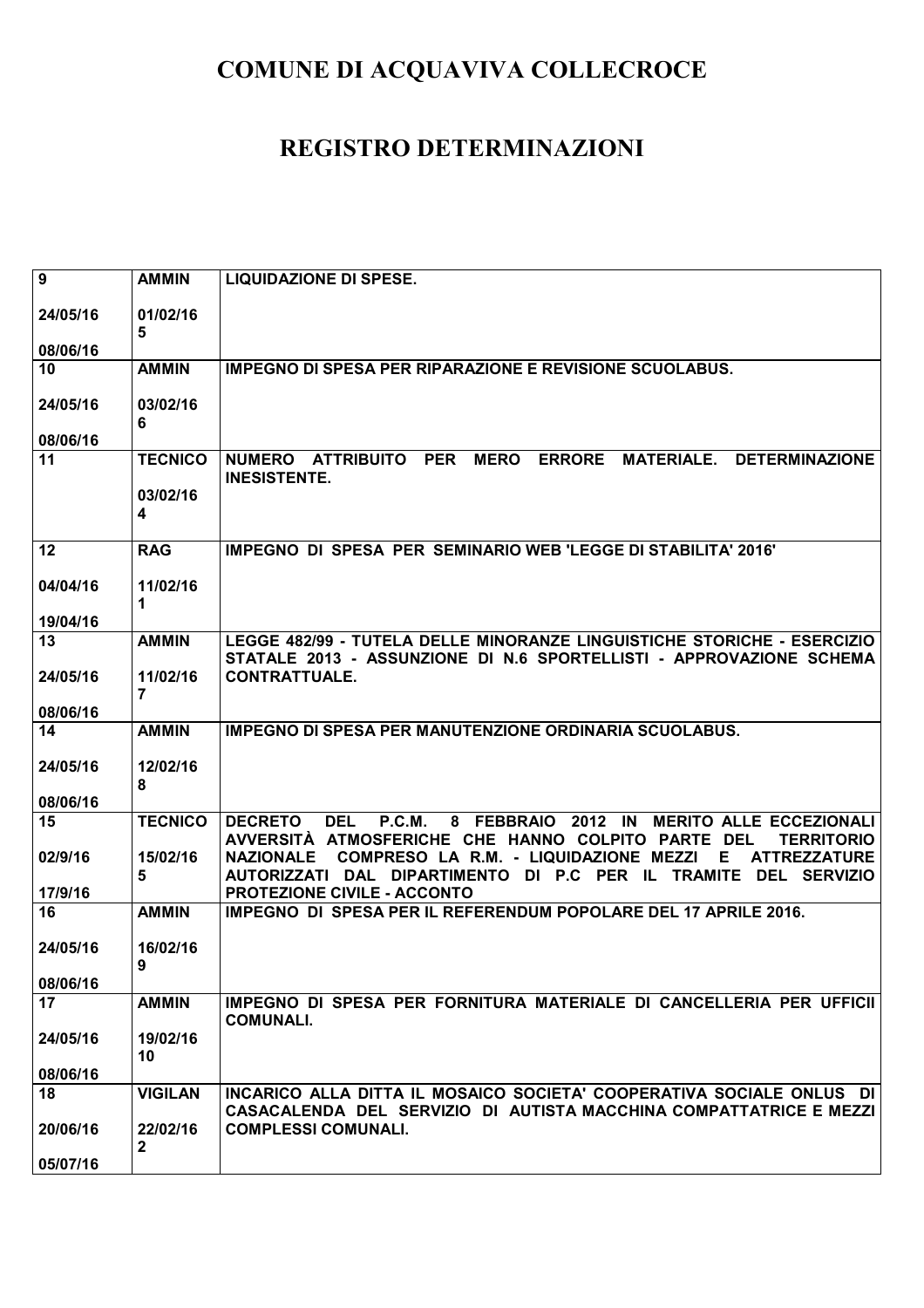| 19       | <b>AMMIN</b>   | CONSULTAZIONE DEL GIORNO 17 APRILE 2016- COSTITUZIONE DELL'UFFICIO                        |
|----------|----------------|-------------------------------------------------------------------------------------------|
|          |                | ELETTORALE- AUTORIZZAZIONE AL PERSONALE DEL SERVIZIO ELETTORALE AD                        |
| 24/05/16 | 22/02/16       | ESEGUIRELAVORO STRAORDINARIO NEL PERIODO: DAL 23.2.2016 AL 22.4.2016.                     |
|          | 11             |                                                                                           |
| 08/06/16 |                |                                                                                           |
| 20       | <b>AMMIN</b>   | SERVIZIO CONDUCENTE SCUOLABUS - PAGAMENTO<br><b>MESI DI SETTEMBRE,</b>                    |
|          |                | OTTOBRE, NOVEMBRE, DICEMBRE 2015.                                                         |
| 24/05/16 | 23/02/16       |                                                                                           |
| 08/06/16 | 12             |                                                                                           |
| 21       | <b>AMMIN</b>   | LIQUIDAZIONE DI SPESE PER ACQUISTO E INSTALLAZIONE DI N.6 GRUPPI DI                       |
|          |                | CONTINUITA' PER I COMPUTER DEGLI UFFICI COMUNALI.                                         |
| 14/11/16 | 24/02/16       |                                                                                           |
|          | 13             |                                                                                           |
| 29/11/16 |                |                                                                                           |
| 22       | <b>AMMIN</b>   | LIQUIDAZIONE DI SPESE SOSTENUTE PER LO SCUOLABUS COMUNALE.                                |
|          |                |                                                                                           |
|          | 29/02/16       |                                                                                           |
|          | 14             |                                                                                           |
|          |                |                                                                                           |
| 23       | <b>AMMIN</b>   | IMPEGNO DI SPESA PER ACQUISTO STAMPATI UFFICIO ELETTORALE (SCHEDE                         |
|          |                | <b>GENERALI MASCHILI E FEMMINILI). CIG=Z5818F9579</b>                                     |
| 24/05/16 | 14/03/16       |                                                                                           |
| 08/06/16 | 15             |                                                                                           |
| 24       | <b>VIGILAN</b> | <b>ERASMUS.</b><br><b>PROGRAMMA</b><br><b>EUROPEO</b><br><b>AZIONE</b><br>PARTENARIATO DI |
|          |                | COLLABORAZIONE NEL SETTORE DELLO SPORT. LIQUIDAZIONE DI SPESA A                           |
| 14/04/16 | 15/03/16       | SALDO AL PROGETTISTA.<br>CIG:Z341537D0A                                                   |
|          | 3              |                                                                                           |
| 29/04/16 |                |                                                                                           |
| 25       | <b>VIGILAN</b> | <b>INTERVENTI DI SANIFICAZIONE AMBIENTALE ANNO 2015.</b>                                  |
|          |                |                                                                                           |
| 12/12/16 | 15/03/16       |                                                                                           |
|          | 4              |                                                                                           |
| 27/12/16 |                |                                                                                           |
| 26       | <b>VIGILAN</b> | <b>MANUTENZIONE CALDAIE COMUNALI.</b>                                                     |
|          |                |                                                                                           |
|          | 15/03/16<br>5  |                                                                                           |
|          |                |                                                                                           |
| 27       | <b>TECNICO</b> | MANUTENZIONE STRAORDINARIA AUTOCARRO RACCOLTA RIFIUTI - IMPEGNO DI                        |
|          |                |                                                                                           |
| 15/07/16 |                |                                                                                           |
|          | 17/03/16       | <b>SPESA</b>                                                                              |
|          | 6              |                                                                                           |
| 30/07/16 |                |                                                                                           |
| 28       | <b>TECNICO</b> | ACQUISTO PRODOTTI WURTH - LIQUIDAZIONE                                                    |
|          |                |                                                                                           |
| 02/11/16 | 17/03/16       |                                                                                           |
| 17/11/16 | 7              |                                                                                           |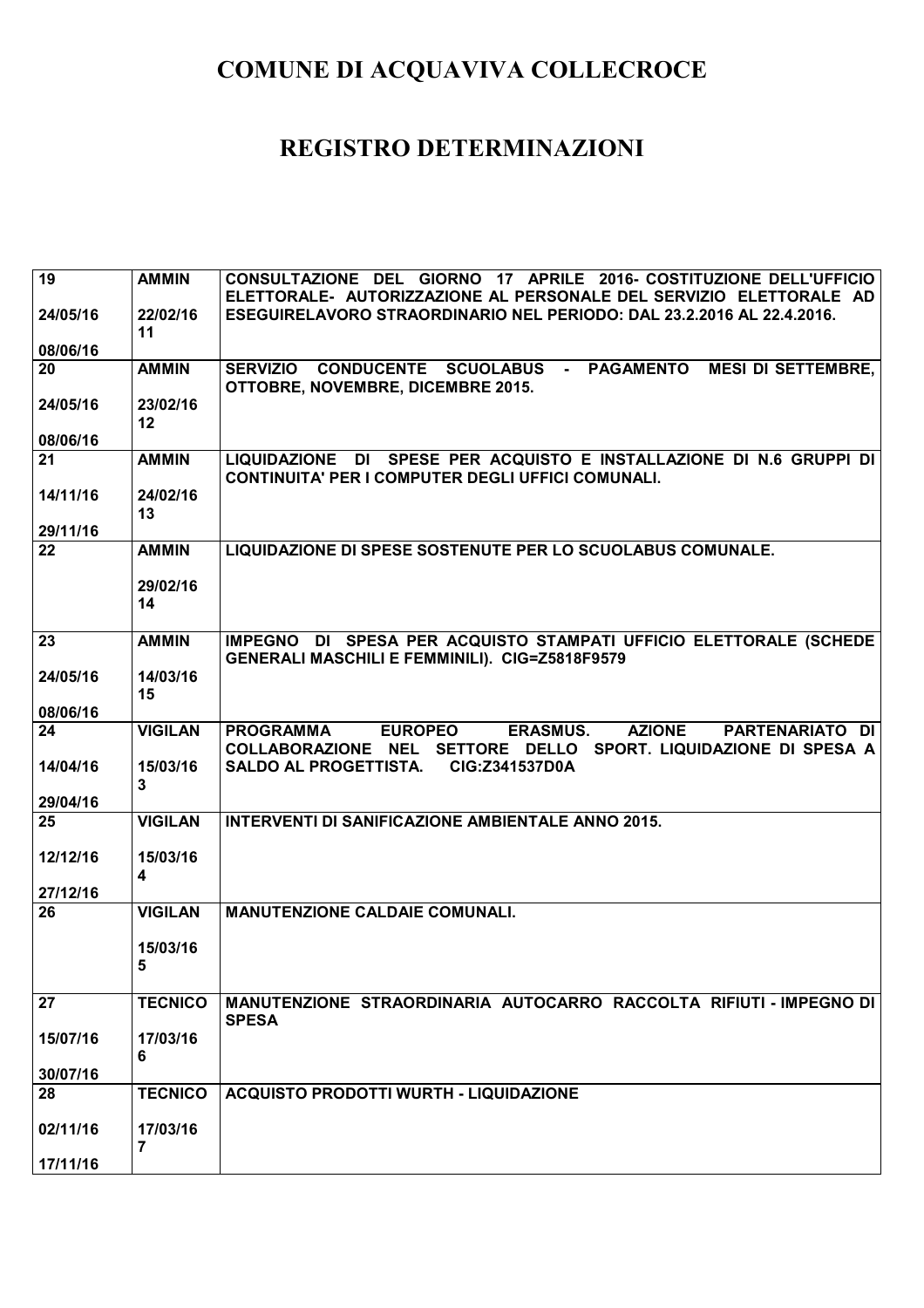| 29              | <b>TECNICO</b>           | RECUPERO CER 200123 - FRIGORIFERI/CONGELATORI - IMPEGNO DI SPESA                                                                                              |
|-----------------|--------------------------|---------------------------------------------------------------------------------------------------------------------------------------------------------------|
| 15/07/16        | 17/03/16<br>8            |                                                                                                                                                               |
| 30/07/16        |                          |                                                                                                                                                               |
| 30              | <b>TECNICO</b>           | LIQUIDAZIONE ALLA GUGLIONESI AMBIENTE PER LO SMATIMENTO RSU NEL MESE<br><b>DI DICEMBRE 2015</b>                                                               |
| 02/11/16        | 17/03/16<br>9            |                                                                                                                                                               |
| 17/11/16        |                          |                                                                                                                                                               |
| 31              | <b>TECNICO</b>           | SMALTIMENTO CER 150107 - LIQUIDAZIONE                                                                                                                         |
| 03/10/16        | 17/03/16<br>10           |                                                                                                                                                               |
| 18/10/16        |                          |                                                                                                                                                               |
| 32              | <b>TECNICO</b>           | ED EFFICIENZA ENERGETICA - ADEGUAMENTO<br><b>INTERVENTO</b><br>DI RISPARMIO<br>DI PUBBLICA ILLUMINAZIONE NEL COMUNE DI<br><b>IMPIANTO</b><br><b>ACQUAVIVA</b> |
| 22/03/16        | 17/03/16<br>11           | COLLECROCE - APPROVAZIONE ATTI CONTABILITÀ FINALE E CERTIFICATO DI<br><b>REGOLARE ESECUZIONE</b>                                                              |
| 06/04/16        |                          |                                                                                                                                                               |
| 33              | <b>RAG</b>               | IMPEGNO DI SPESA PER CONTI DI TELEFONIA FISSA TELECOM ITALIA SPA -<br>ANNO 2016 - CIG ZBB191AB0F                                                              |
|                 | 22/03/16<br>$\mathbf{2}$ |                                                                                                                                                               |
| 34              | <b>TECNICO</b>           | ADEGUAMENTO DELL'EDIFICIO SCOLASTICO 'NICOLA NERI' - DECRETO DEL<br>COMMISSARIO DELEGATO N.102 DEL 20.04.2012 - APPROVAZIONE CONTABILITÀ                      |
| 20/06/16        | 23/03/16<br>12           | FINALE E CERTIFICATO DI REGOLARE ESECUZIONE                                                                                                                   |
| 05/07/16        |                          |                                                                                                                                                               |
| 35              | <b>RAG</b>               | <b>SPESA</b><br><b>PER</b><br><b>CONTI</b><br>DI<br>TELEFONIA MOBILE - WIND<br><b>IMPEGNO</b><br>DI<br>TELECOMUNICAZIONI SPA - ANNO 2016 - CIG Z9D192360B     |
|                 | 24/03/16<br>3            |                                                                                                                                                               |
|                 |                          |                                                                                                                                                               |
| 36              | <b>RAG</b>               | IMPEGNO DI SPESA PER RINNOVO ITL POSTE ITALIANE - CIG Z031924662                                                                                              |
|                 | 24/03/16<br>4            |                                                                                                                                                               |
| $\overline{37}$ | <b>VIGILAN</b>           | LIQUIDAZIONE DI SPESA PER MANUTENZIONE ESTINTORI 2º SEMESTRE. CIG:<br>ZE5169583D                                                                              |
|                 | 30/03/16<br>6            |                                                                                                                                                               |
| 38              | <b>VIGILAN</b>           | LIQUIDAZIONE DI SPESA PER ACQUISTO MATERIALE IDRICO. CIG: ZA316A5BEC<br><b>CIG: X871680EF5</b>                                                                |
| 31/10/16        | 30/03/16<br>7            |                                                                                                                                                               |
| 15/11/16        |                          |                                                                                                                                                               |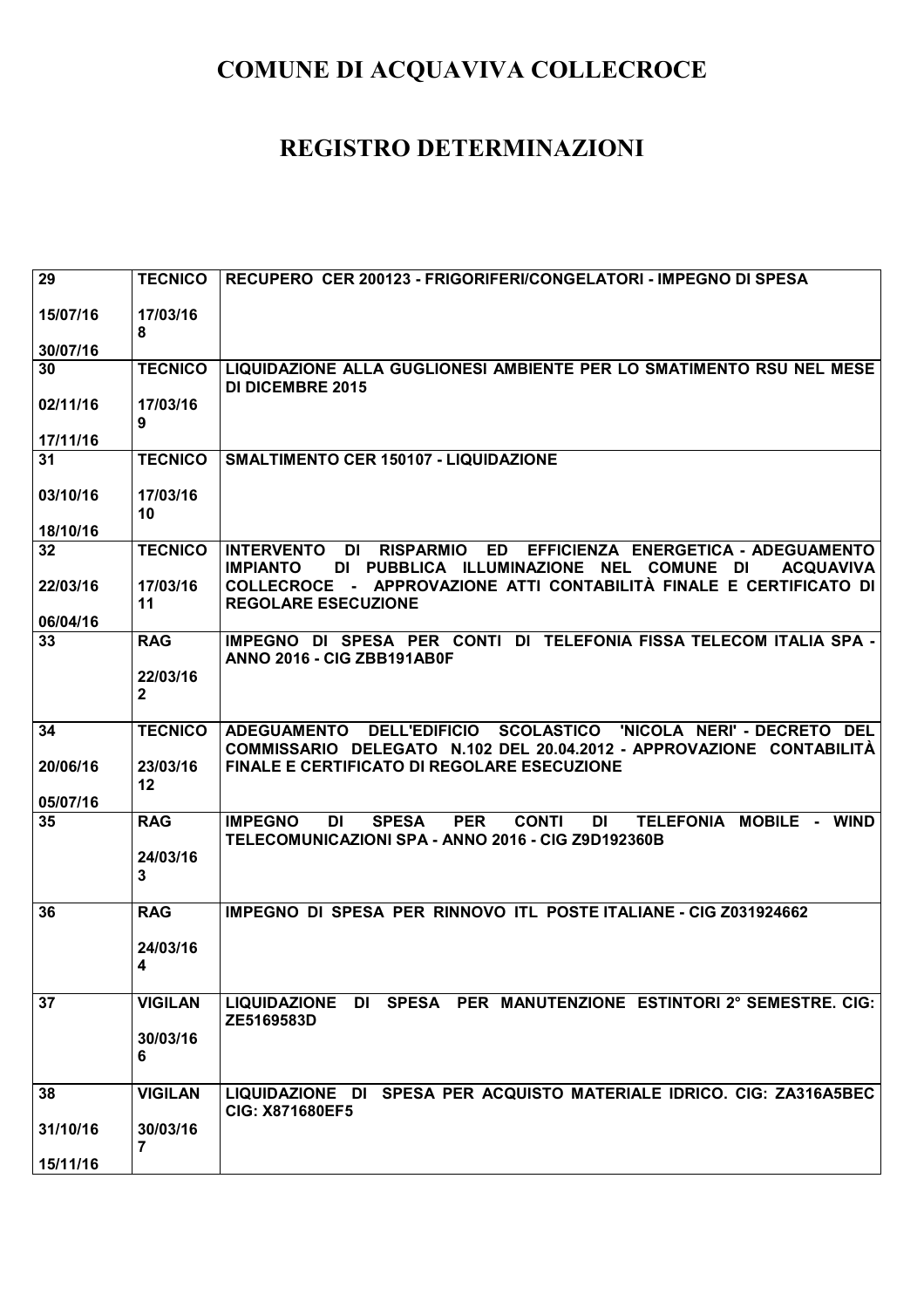| 39       | <b>VIGILAN</b>  | LIQUIDAZIONE DI SPESA - STANISCIA ALESSANDRO                                                                                |
|----------|-----------------|-----------------------------------------------------------------------------------------------------------------------------|
| 31/10/16 | 30/03/16<br>8   |                                                                                                                             |
| 15/11/16 |                 |                                                                                                                             |
| 40       | <b>VIGILAN</b>  | LIQUIDAZIONE DI SPESA PER SOSTITUZIONE PNEUMATICI AUTO P.C.<br>CIG:<br>X041680EF2                                           |
| 26/08/16 | 30/03/16        |                                                                                                                             |
|          | 9               |                                                                                                                             |
| 10/9/16  |                 |                                                                                                                             |
| 41       | <b>VIGILAN</b>  | TAGLIO PER<br>USO CIVICO DELLA IVº SEZIONE DEL BOSCO FRASCALPIANO -<br>STAGIONE SILVANA 2015-2016. DETERMINA A CONTRATTARE. |
|          | 04/04/16<br>10  |                                                                                                                             |
| 42       | <b>TECNICO</b>  | MANUTENZIONE STRORDINARIA IVECO CB583KL - FORNITURA, MONTAGGIO E                                                            |
|          |                 | RICOLLAUDO CILINDRO PNEUMATICO - IMPEGNO DI SPESA                                                                           |
| 20/06/16 | 05/04/16<br>13  |                                                                                                                             |
| 05/07/16 |                 |                                                                                                                             |
| 43       | <b>TECNICO</b>  | <b>DELL'IMPIANTO</b><br><b>VERIFICA</b><br><b>ELETTRICO</b><br><b>CIMITERIALE - DETERMINAZIONI</b>                          |
| 07/12/16 | 05/04/16        |                                                                                                                             |
|          | 14              |                                                                                                                             |
| 22/12/16 |                 |                                                                                                                             |
| 44       | <b>TECNICO</b>  | SISTEMAZIONE DEI DISSESTI IDROGEOLOGICI IN C.DA MACCHIONE - SELVALONGA -<br><b>APPROVAZIONE COMPETENZE TECNICHE</b>         |
|          | 05/04/16        |                                                                                                                             |
| 20/06/16 |                 |                                                                                                                             |
|          | 15              |                                                                                                                             |
| 05/07/16 |                 |                                                                                                                             |
| 45       | <b>VIGILAN</b>  | <b>SALTATA X ERRORE</b>                                                                                                     |
|          | 11/04/16        |                                                                                                                             |
|          | 11              |                                                                                                                             |
|          |                 |                                                                                                                             |
| 46       | <b>VIGILAN</b>  | <b>IMPEGNO</b><br>SPESA PER MANUTENZIONE CALDAIE COMUNALI. ANNO 2016.<br>DI<br>CIG: Z72197194C                              |
| 20/06/16 | 14/04/16        |                                                                                                                             |
|          | 12 <sub>2</sub> |                                                                                                                             |
| 05/07/16 |                 |                                                                                                                             |
| 47       | <b>VIGILAN</b>  | IMPEGNO DI SPESA - RIPARAZIONE E FORNITURA RUBINETTERIA PER FONTANE<br>COMUNALI. CIG: ZF019718F1                            |
| 20/06/16 | 14/04/16        |                                                                                                                             |
|          | 13              |                                                                                                                             |
| 05/07/16 |                 |                                                                                                                             |
| 48       | <b>VIGILAN</b>  | DI SPESA PER RIPARAZIONE ACQUEDOTTO RURALE IN C.DA<br><b>IMPEGNO</b><br>MACCHIONE-SELVALONGA. CIG: ZB41971970               |
| 20/06/16 | 14/04/16        |                                                                                                                             |
| 05/07/16 | 14              |                                                                                                                             |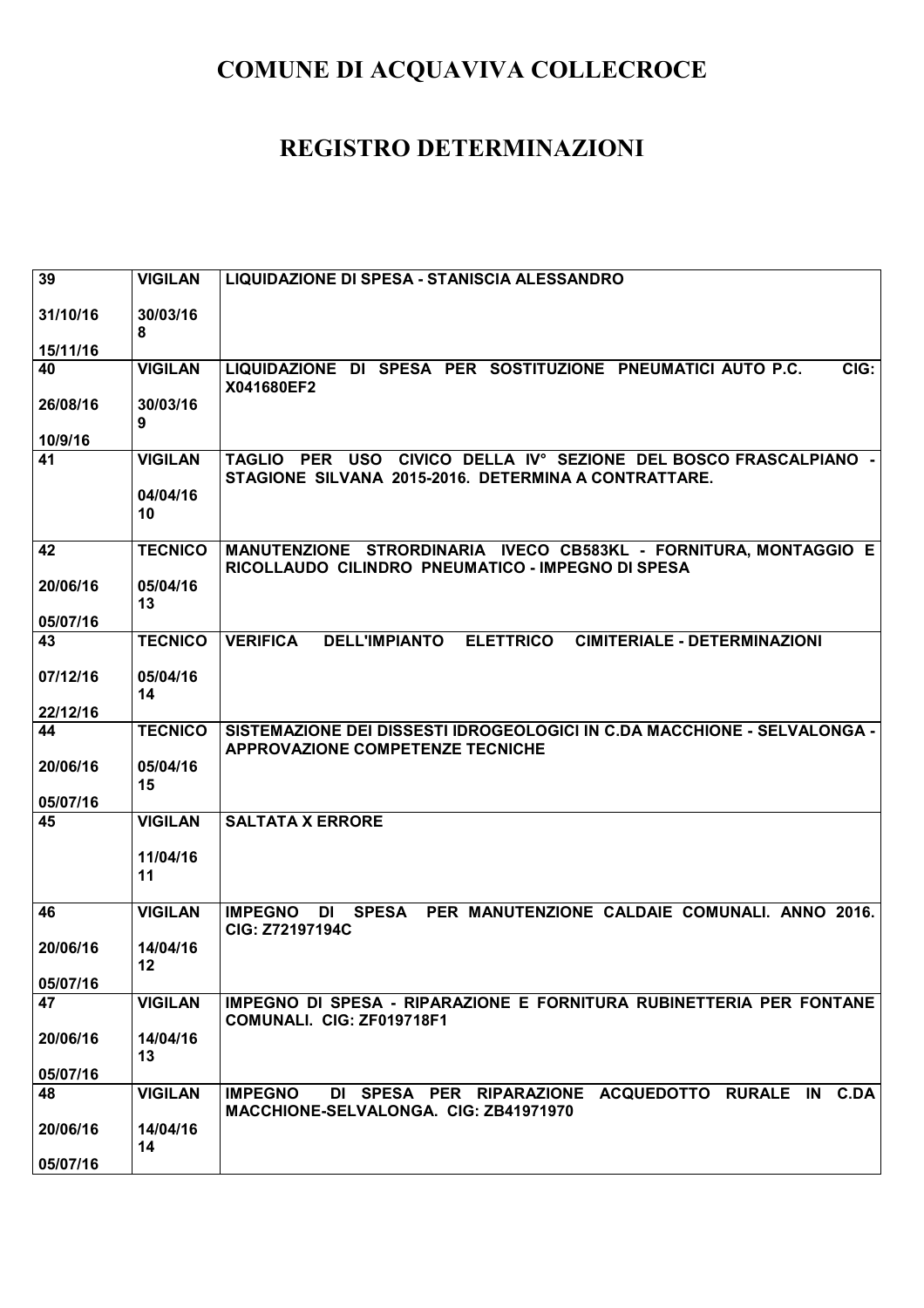| 03/10/16<br>14/04/16<br>16<br>18/10/16<br>50<br><b>TECNICO</b><br><b>CER</b><br>200123<br>FRIGORIFERI/CONGELATORI - LIQUIDAZIONE<br><b>RECUPERO</b><br>$\blacksquare$<br><b>FATTURA</b><br>14/04/16<br>17<br><b>TECNICO</b><br>RICHIESTA TITOLI DI EFFICIENZA ENERGETICA (TEE) - DETERMINAZIONI<br>51<br>20/06/16<br>14/04/16<br>18<br>05/07/16<br><b>VIGILAN</b><br>SPESA PER MANUTENZIONE ESTINTORI<br><b>IMPEGNO</b><br>DI<br>IN BENI COMUNALI. I°<br>52<br>SEMESTRE 2016 CIG: Z24197D618<br>20/06/16<br>18/04/16<br>15<br>05/07/16<br>PIANO DI IGIENE URBANA PER L'ANNO 2016. CIG: Z21197D644<br>53<br><b>VIGILAN</b><br>18/04/16<br>20/06/16<br>16<br>05/07/16<br><b>AMMIN</b><br>APRILE 2016. LIQUIDAZIONE COMPETENZE AI<br>54<br><b>VOTAZIONI</b><br><b>DEL</b><br><b>GIORNO</b><br>17<br><b>COMPONENETI DEI SEGGI ELETTORALI.</b><br>19/04/16<br>24/05/16<br>16<br>08/06/16 | 49 | <b>TECNICO</b> | MANUTENZIONE STRORDINARIA IVECO CB583KL - LIQUIDAZIONE FATTURA    |
|-------------------------------------------------------------------------------------------------------------------------------------------------------------------------------------------------------------------------------------------------------------------------------------------------------------------------------------------------------------------------------------------------------------------------------------------------------------------------------------------------------------------------------------------------------------------------------------------------------------------------------------------------------------------------------------------------------------------------------------------------------------------------------------------------------------------------------------------------------------------------------------|----|----------------|-------------------------------------------------------------------|
|                                                                                                                                                                                                                                                                                                                                                                                                                                                                                                                                                                                                                                                                                                                                                                                                                                                                                     |    |                |                                                                   |
|                                                                                                                                                                                                                                                                                                                                                                                                                                                                                                                                                                                                                                                                                                                                                                                                                                                                                     |    |                |                                                                   |
|                                                                                                                                                                                                                                                                                                                                                                                                                                                                                                                                                                                                                                                                                                                                                                                                                                                                                     |    |                |                                                                   |
|                                                                                                                                                                                                                                                                                                                                                                                                                                                                                                                                                                                                                                                                                                                                                                                                                                                                                     |    |                |                                                                   |
|                                                                                                                                                                                                                                                                                                                                                                                                                                                                                                                                                                                                                                                                                                                                                                                                                                                                                     |    |                |                                                                   |
|                                                                                                                                                                                                                                                                                                                                                                                                                                                                                                                                                                                                                                                                                                                                                                                                                                                                                     |    |                |                                                                   |
|                                                                                                                                                                                                                                                                                                                                                                                                                                                                                                                                                                                                                                                                                                                                                                                                                                                                                     |    |                |                                                                   |
|                                                                                                                                                                                                                                                                                                                                                                                                                                                                                                                                                                                                                                                                                                                                                                                                                                                                                     |    |                |                                                                   |
|                                                                                                                                                                                                                                                                                                                                                                                                                                                                                                                                                                                                                                                                                                                                                                                                                                                                                     |    |                |                                                                   |
|                                                                                                                                                                                                                                                                                                                                                                                                                                                                                                                                                                                                                                                                                                                                                                                                                                                                                     |    |                |                                                                   |
|                                                                                                                                                                                                                                                                                                                                                                                                                                                                                                                                                                                                                                                                                                                                                                                                                                                                                     |    |                |                                                                   |
|                                                                                                                                                                                                                                                                                                                                                                                                                                                                                                                                                                                                                                                                                                                                                                                                                                                                                     |    |                |                                                                   |
|                                                                                                                                                                                                                                                                                                                                                                                                                                                                                                                                                                                                                                                                                                                                                                                                                                                                                     |    |                |                                                                   |
|                                                                                                                                                                                                                                                                                                                                                                                                                                                                                                                                                                                                                                                                                                                                                                                                                                                                                     |    |                |                                                                   |
|                                                                                                                                                                                                                                                                                                                                                                                                                                                                                                                                                                                                                                                                                                                                                                                                                                                                                     |    |                |                                                                   |
|                                                                                                                                                                                                                                                                                                                                                                                                                                                                                                                                                                                                                                                                                                                                                                                                                                                                                     |    |                |                                                                   |
|                                                                                                                                                                                                                                                                                                                                                                                                                                                                                                                                                                                                                                                                                                                                                                                                                                                                                     |    |                |                                                                   |
|                                                                                                                                                                                                                                                                                                                                                                                                                                                                                                                                                                                                                                                                                                                                                                                                                                                                                     |    |                |                                                                   |
|                                                                                                                                                                                                                                                                                                                                                                                                                                                                                                                                                                                                                                                                                                                                                                                                                                                                                     |    |                |                                                                   |
|                                                                                                                                                                                                                                                                                                                                                                                                                                                                                                                                                                                                                                                                                                                                                                                                                                                                                     |    |                |                                                                   |
|                                                                                                                                                                                                                                                                                                                                                                                                                                                                                                                                                                                                                                                                                                                                                                                                                                                                                     |    |                |                                                                   |
|                                                                                                                                                                                                                                                                                                                                                                                                                                                                                                                                                                                                                                                                                                                                                                                                                                                                                     | 55 | <b>AMMIN</b>   | IMPEGNO DI SPESA PER RILEGATURA DELIBERE DI GIUNTA E DI CONSIGLIO |
| <b>COMUNALE ANNO 2014.</b>                                                                                                                                                                                                                                                                                                                                                                                                                                                                                                                                                                                                                                                                                                                                                                                                                                                          |    |                |                                                                   |
| 20/06/16<br>02/05/16                                                                                                                                                                                                                                                                                                                                                                                                                                                                                                                                                                                                                                                                                                                                                                                                                                                                |    |                |                                                                   |
| 17                                                                                                                                                                                                                                                                                                                                                                                                                                                                                                                                                                                                                                                                                                                                                                                                                                                                                  |    |                |                                                                   |
| 05/07/16                                                                                                                                                                                                                                                                                                                                                                                                                                                                                                                                                                                                                                                                                                                                                                                                                                                                            |    |                |                                                                   |
| <b>AMMIN</b><br>SERVIZIO DI SEGRETERIA IN CONVENZIONE - LIQUIDAZIONE SOMMA SPETTANTE<br>56<br>RELATIVA AL 1° TRIMESTRE 2016.                                                                                                                                                                                                                                                                                                                                                                                                                                                                                                                                                                                                                                                                                                                                                        |    |                |                                                                   |
| 21/11/16<br>02/05/16                                                                                                                                                                                                                                                                                                                                                                                                                                                                                                                                                                                                                                                                                                                                                                                                                                                                |    |                |                                                                   |
| 18                                                                                                                                                                                                                                                                                                                                                                                                                                                                                                                                                                                                                                                                                                                                                                                                                                                                                  |    |                |                                                                   |
| 06/12/16                                                                                                                                                                                                                                                                                                                                                                                                                                                                                                                                                                                                                                                                                                                                                                                                                                                                            |    |                |                                                                   |
| <b>AMMIN</b><br>SPESA PER CANONE DI ASSISTENZA E AGGIORNAMENTO<br>57<br><b>IMPEGNO</b><br>DI<br><b>PROGRAMMI SOFTWARE ANNO 2016</b>                                                                                                                                                                                                                                                                                                                                                                                                                                                                                                                                                                                                                                                                                                                                                 |    |                |                                                                   |
| 20/06/16<br>05/05/16                                                                                                                                                                                                                                                                                                                                                                                                                                                                                                                                                                                                                                                                                                                                                                                                                                                                |    |                |                                                                   |
| 19<br>05/07/16                                                                                                                                                                                                                                                                                                                                                                                                                                                                                                                                                                                                                                                                                                                                                                                                                                                                      |    |                |                                                                   |
| <b>AMMIN</b><br>58<br><b>LIQUIDAZIONE DI SPESE.</b>                                                                                                                                                                                                                                                                                                                                                                                                                                                                                                                                                                                                                                                                                                                                                                                                                                 |    |                |                                                                   |
|                                                                                                                                                                                                                                                                                                                                                                                                                                                                                                                                                                                                                                                                                                                                                                                                                                                                                     |    |                |                                                                   |
| 23/12/16<br>9/05/16                                                                                                                                                                                                                                                                                                                                                                                                                                                                                                                                                                                                                                                                                                                                                                                                                                                                 |    |                |                                                                   |
| 20<br>07/01/17                                                                                                                                                                                                                                                                                                                                                                                                                                                                                                                                                                                                                                                                                                                                                                                                                                                                      |    |                |                                                                   |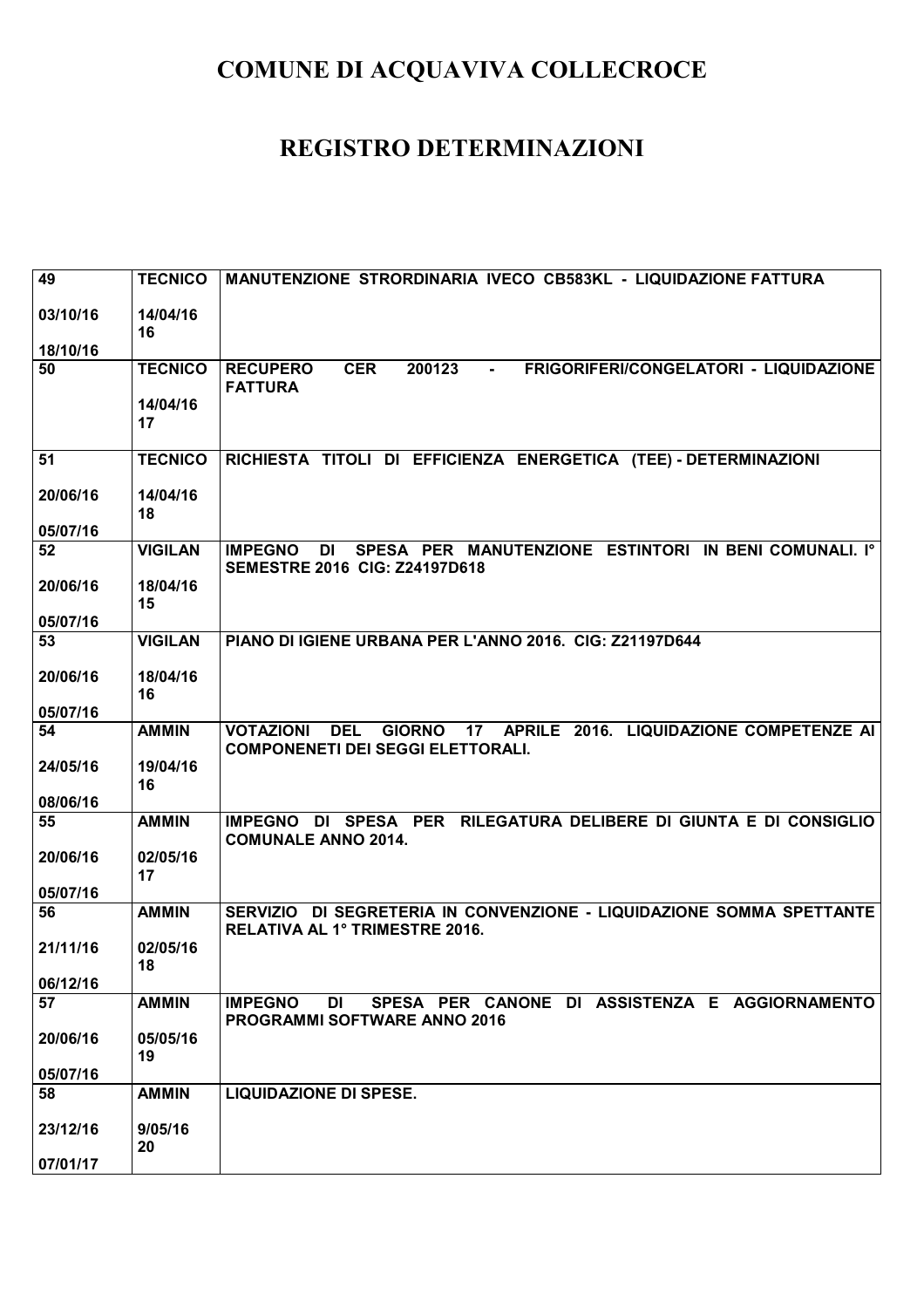| 59             | <b>VIGILAN</b> | IMPEGNO DI SPESA PER ACQUISTO GASOLIO X AUTOTRAZIONE.                                                             |
|----------------|----------------|-------------------------------------------------------------------------------------------------------------------|
|                |                |                                                                                                                   |
| 20/06/16       | 9/05/16<br>17  |                                                                                                                   |
| 05/07/16       |                |                                                                                                                   |
| 60             | <b>AMMIN</b>   | IMPEGNO DI SPESA PER PARTECIPAZIONE DEL TECNICO COMUNALE A CORSO DI                                               |
|                |                | FORMAZIONE PROFESSIONALE SUL NUOVO CODICE DEGLI APPALTI PUBBLICI.                                                 |
|                | 11/05/16       | CIG= Z3B19D2B39                                                                                                   |
|                | 21             |                                                                                                                   |
| 61             | <b>AMMIN</b>   | IMPEGNO DI SPESA PER PARTECIPAZIONE DEL TECNICO COMUNALE AL CORSO DI                                              |
|                |                | FORMAZIONE PROFESSIONALE SUL NUOVO CODICE DEGLI APPALTI PUBBLICI                                                  |
| 24/05/16       | 23/05/16       | PRESSO IL COMUNE DI SAN SALVO IL GIORNO 24 MAGGIO 2016.                                                           |
|                | 22             |                                                                                                                   |
| 08/06/16<br>62 | <b>TECNICO</b> | SISTEMAZIONE DI DISSESTI IDROGEOLOGICI INTERESSANTI IL CENTRO ABITATO                                             |
|                |                | - CODICE RENDIS CB001A/10 - LIQUIDAZIONE 1° S.A.L.                                                                |
| 13/10/16       | 25/05/16       |                                                                                                                   |
|                | 19             |                                                                                                                   |
| 28/10/16       |                |                                                                                                                   |
| 63             | <b>AMMIN</b>   | SERVIZIO DI SEGRETERIA IN CONVENZIONE - LIQUIDAZIONE SOMMA SPETTANTE<br>PER L'ANNO 2015.                          |
| 31/10/16       | 26/05/16       |                                                                                                                   |
|                | 23             |                                                                                                                   |
| 15/11/16       |                |                                                                                                                   |
| 64             | <b>AMMIN</b>   | <b>DEL</b><br><b>GIORNO</b><br>17 APRILE 2016 - LIQUIDAZIONE DELLE SPESE<br><b>VOTAZIONI</b><br><b>SOSTENUTE.</b> |
| 25/07/16       | 31/05/16       |                                                                                                                   |
|                | 24             |                                                                                                                   |
| 9/08/16<br>65  | <b>AMMIN</b>   | VOTAZIONI DEL GIORNO 17 APRILE 2016 - LIQUIDAZIONE COMPENSO PER LAVORO                                            |
|                |                | STRAORDINARIO AL PERSONALE DIPENDENTE.                                                                            |
| 25/07/16       | 31/05/16       |                                                                                                                   |
|                | 25             |                                                                                                                   |
| 9/08/16        |                |                                                                                                                   |
| 66             | <b>VIGILAN</b> | IMPEGNO DI SPESA PER ACQUISTO OLIO IDRAULICO E SPECCHIO PARABOLICO.                                               |
| 31/10/16       | 01/06/16       |                                                                                                                   |
|                | 18             |                                                                                                                   |
| 15/11/16       |                |                                                                                                                   |
| 67             | <b>VIGILAN</b> | LIQUIDAZIONE PER RIPARAZIONE ACQUEDOTTO, RETE DI SOLLEVAMENTO.                                                    |
| 31/10/16       | 01/06/16       |                                                                                                                   |
|                | 19             |                                                                                                                   |
| 15/11/16       |                |                                                                                                                   |
|                |                |                                                                                                                   |
| 68             | <b>VIGILAN</b> | LIQUIDAZIONE PER MANUTENZIONE CALDAIE ANNO 2015.                                                                  |
|                | 01/06/16       |                                                                                                                   |
| 31/10/16       | 20             |                                                                                                                   |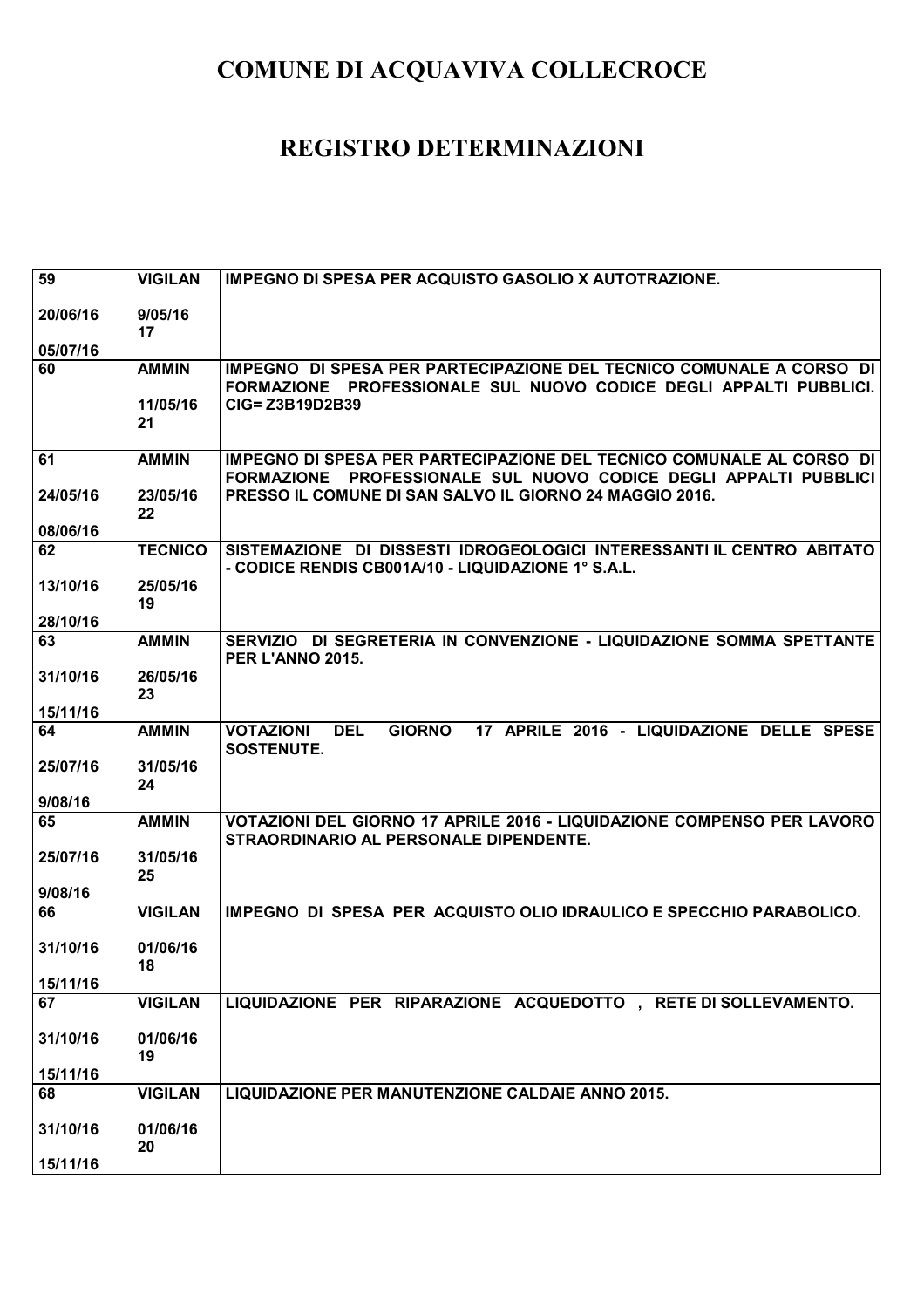| 69       | <b>RAG</b>             | ATTI PRODOTTI DAL SISTEMA INFORMATIVO MECCANIZZATO DEL COMUNE:                                             |
|----------|------------------------|------------------------------------------------------------------------------------------------------------|
|          |                        | AUTORIZZAZIONE ALLA SOSTITUZIONE DELLA PROPRIA-FIRMA AUTOGRAFA                                             |
| 08/06/16 | 07/06/16               | CON LA STAMPA MECCANOGRAFICA DEL PROPRIO NOMINATIVO.                                                       |
| 23/06/16 | 5                      |                                                                                                            |
| 70       | <b>TECNICO</b>         | SISTEMAZIONE DI DISSESTI IDROGEOLOGICI INTERESSANTI IL CENTRO ABITATO                                      |
|          |                        | - CODICE RENDIS CB001A/10 - LIQUIDAZIONE COMPETENZE TECNICHE AL 1° SAL                                     |
| 17/10/16 | 16/06/16               |                                                                                                            |
|          | 20                     |                                                                                                            |
| 01/11/16 |                        |                                                                                                            |
| 71       | <b>TECNICO</b>         | <b>AVVISO</b><br>PUBBLICO E SCHEMA DI CONTRATTO PER IL<br><b>APPROVAZIONE</b>                              |
|          |                        | CONFERIMENTO DI N.1 BORSA LAVORO RELATIVA AL PROGETTO DENOMINATO                                           |
| 22/06/16 | 21/06/16               | 'STRADE PULITE'                                                                                            |
|          | 21                     |                                                                                                            |
| 07/07/16 |                        |                                                                                                            |
| 72       | <b>AMMIN</b>           | RINNOVO ASSICURAZIONE AUTOMEZZI COMUNALI.                                                                  |
|          |                        |                                                                                                            |
| 25/07/16 | 27/06/16<br>26         |                                                                                                            |
| 9/08/16  |                        |                                                                                                            |
| 73       | <b>AMMIN</b>           | CEDOLE LIBRARIE ANNO SCOLASTICO 2014/2015 E 2015/2016 AL<br><b>RIMBORSO</b>                                |
|          |                        | <b>COMUNE DI CASTELMAURO.</b>                                                                              |
| 31/10/16 | 27/06/16               |                                                                                                            |
|          | 27                     |                                                                                                            |
| 15/11/16 |                        |                                                                                                            |
| 74       | <b>TECNICO</b>         | AVVISO PUBBLICO PER IL CONFERIMENTO DI N.1 BORSA LAVORO RELATIVA AL                                        |
|          |                        |                                                                                                            |
|          |                        | <b>PROGETTO DENOMINATO 'STRADE PULITE' - PROROGA TERMINI</b>                                               |
| 28/06/16 | 28/06/16               |                                                                                                            |
|          | 22                     |                                                                                                            |
| 13/07/16 |                        |                                                                                                            |
| 75       | <b>AMMIN</b>           | <b>IMPEGNO</b><br><b>SPESA</b><br>PER ACQUISTO DI MATERIALE VARIO PER GLI UFFICI<br>DI<br><b>COMUNALI.</b> |
| 17/10/16 | 29/06/16               |                                                                                                            |
|          | 28                     |                                                                                                            |
| 01/11/16 |                        |                                                                                                            |
| 76       | <b>TECNICO</b>         | INDIVIDUAZIONE MEDICO SPECIALISTA IN MEDICINA DEL LAVORO AI SENSI DEL                                      |
|          |                        | <b>D.LGS.VO N.81/2016</b>                                                                                  |
| 08/08/16 | 07/07/16               |                                                                                                            |
|          | 23                     |                                                                                                            |
| 23/08/16 |                        |                                                                                                            |
| 77       | <b>RAG</b>             | <b>APPROVAZIONE RUOLO PRINCIPALE TARI 2016</b>                                                             |
| 18/07/16 | <b>RAG</b><br>11/07/16 |                                                                                                            |
|          | 6                      |                                                                                                            |
| 02/08/16 |                        |                                                                                                            |
| 78       | <b>TECNICO</b>         | <b>MANUTENZIONE STRORDINARIA IVECO CB583KL - IMPEGNO DI SPESA</b>                                          |
|          |                        |                                                                                                            |
| 12/9/16  | 14/07/16               |                                                                                                            |
| 27/9/16  | 24                     |                                                                                                            |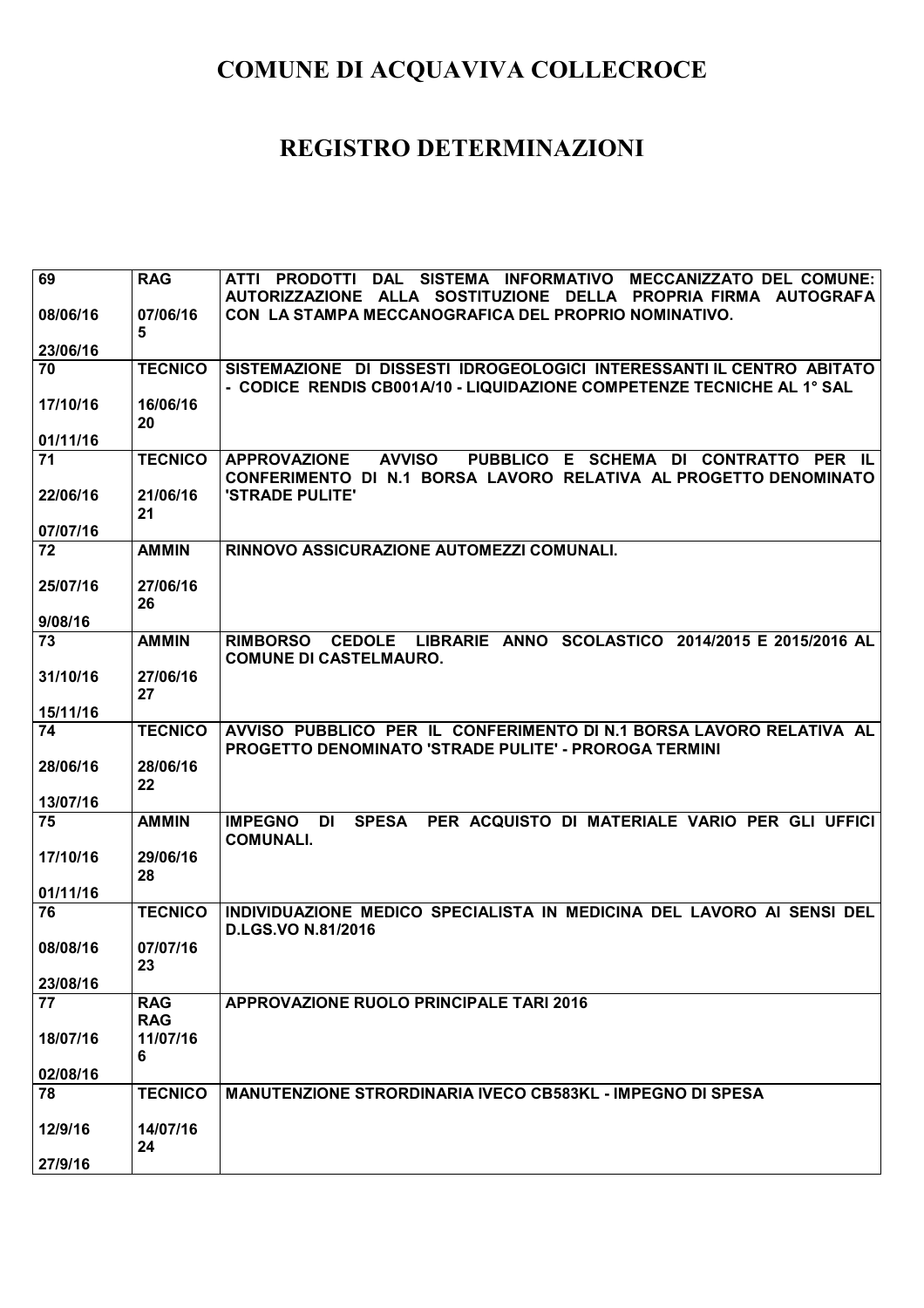| 79       | <b>TECNICO</b>             | PAI 'CASTELLELCE' - LINEA DI INTERVENTO III.C ' GESTIONE DEI RIFIUTI URBANI' -<br><b>LIQUIDAZIONE COFINANZIAMENTO</b>                                     |
|----------|----------------------------|-----------------------------------------------------------------------------------------------------------------------------------------------------------|
| 31/10/16 | 14/07/16                   |                                                                                                                                                           |
| 15/11/16 | 25                         |                                                                                                                                                           |
| 80       | <b>RAG</b>                 | LIQUIDAZIONE FATTURE ENEL ENERGIA S.P.A. ANNO 2015 - SOLLECITO DEL<br>13.07.2016                                                                          |
|          | 24/07/16<br>$\overline{7}$ |                                                                                                                                                           |
| 81       | <b>TECNICO</b>             | DENOMINATO 'STRADE PULITE'<br><b>PROGETTO</b><br><b>CONFERIMENTO DI N.1 BORSA</b><br>LAVORO - APPROVAZIONE VERBALE E GRADUATORIA                          |
| 17/10/16 | 25/07/16<br>26             |                                                                                                                                                           |
| 01/11/16 |                            |                                                                                                                                                           |
| 82       | <b>RAG</b>                 | UTILIZZAZIONE EX ART. 1, COMMA 557, DELLA L. N. 311/2004 DI DIPENDENTE DEL<br>COMUNE DI MONTEMITRO PER SOSTITUZIONE DIPENDENTE SERVIZI FINANZIARI         |
| 05/10/16 | 27/07/16<br>8              | <b>TEMPORANEAMENTE ASSENTE</b>                                                                                                                            |
| 20/10/16 |                            |                                                                                                                                                           |
| 83       | <b>VIGILAN</b>             | LIQUIDAZIONE FATTURE ENEL ENERGIA S.P.A. ANNO 2015 - SOLLECITO DEL<br>13.07.2016. CIG: Z8B1ACD06E                                                         |
| 01/08/16 | 28/07/16                   |                                                                                                                                                           |
| 16/08/16 | 21                         |                                                                                                                                                           |
| 84       | <b>AMMIN</b>               | LEGGE 482/99 - PROGETTO MINORANZE LINGUISTICHE STORICHE - ESERCIZIO                                                                                       |
| 14/11/16 | 02/08/16                   | STATALE 2013 - NOMINA PROFESSORI E TUTOR PER LO SVOLGIMENTO DI CORSI DI<br>LINGUISTICA PRESSO I TRE COMUNI<br><b>FORMAZIONE</b><br><b>CROATO-MOLISANI</b> |
| 29/11/16 | 29                         | (ACQUAVIVA COLLECROCE - SAN FELICE DEL MOLISE - MONTEMITRO).                                                                                              |
| 85       | <b>AMMIN</b>               | SERVIZIO DI CONDUCENTE SCUOLABUS - LIQUIDAZIONE MESE DI GENNAIO 2016.                                                                                     |
|          | 02/08/16                   |                                                                                                                                                           |
|          | 30                         |                                                                                                                                                           |
| 86       | <b>VIGILAN</b>             | <b>MEZZI</b><br><b>LIQUIDAZIONE</b><br><b>SERVIZIO</b><br><b>COMPLESSI</b><br><b>ALLA</b><br>COOP. IL MOSAICO.<br><b>CIG:ZB31A2D93F</b>                   |
| 08/08/16 | 03/08/16<br>22             |                                                                                                                                                           |
| 23/08/16 |                            |                                                                                                                                                           |
| 87       | <b>TECNICO</b>             | LAVORI DI 'MANUTENZIONE E MESSA IN SICUREZZA DI UN MARCIAPIEDE SU<br>VIA INDIPENDENZA' - DETERMINA A CONTRARRE                                            |
| 17/10/16 | 03/08/16<br>27             |                                                                                                                                                           |
| 01/11/16 |                            |                                                                                                                                                           |
| 88       | <b>VIGILAN</b>             | <b>IMPEGNO DI SPESA PER MANUTENZIONE IMPIANTO ELETTRICO. CIG: Z641ADC5D2</b>                                                                              |
| 17/10/16 | 04/08/16<br>23             |                                                                                                                                                           |
| 01/11/16 |                            |                                                                                                                                                           |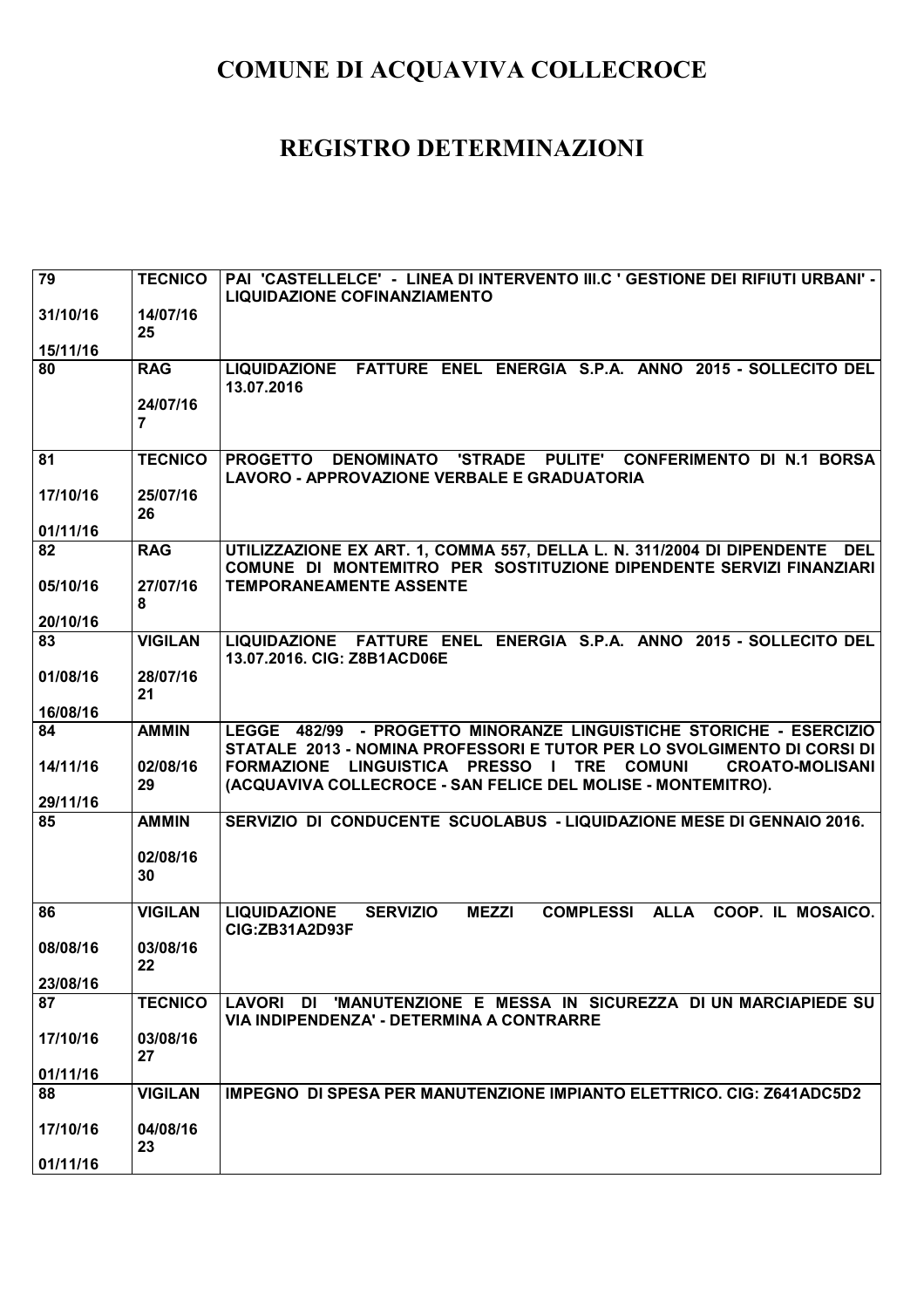| 89             | <b>TECNICO</b> | MANUTENZIONE STRORDINARIA IVECO CB583KL - FORNITURA, MONTAGGIO E                                                                                                                            |
|----------------|----------------|---------------------------------------------------------------------------------------------------------------------------------------------------------------------------------------------|
| 31/10/16       | 04/08/16       | RICOLLAUDO CILINDRO PNEUMATICO - LIQUIDAZIONE                                                                                                                                               |
|                | 28             |                                                                                                                                                                                             |
| 15/11/16       |                |                                                                                                                                                                                             |
| 90             | <b>TECNICO</b> | ADEGUAMENTO DELL'EDIFICIO SCOLASTICO 'NICOLA NERI' - DECRETO DEL<br>COMMISSARIO DELEGATO N.102 DEL 20.04.2012 - LIQUIDAZIONE TECNICO                                                        |
| 31/10/16       | 04/08/16       |                                                                                                                                                                                             |
|                | 29             |                                                                                                                                                                                             |
| 15/11/16       |                | SERVIZIO DI GESTIONE DEL DEPURATORE COMUNALE - LIQUIDAZIONE FATTURA                                                                                                                         |
| 91             | <b>TECNICO</b> | <b>PRIMO TRIMESTRE 2016</b>                                                                                                                                                                 |
| 31/10/16       | 04/08/16       |                                                                                                                                                                                             |
|                | 30             |                                                                                                                                                                                             |
| 15/11/16<br>92 | <b>AMMIN</b>   | AFFIDAMENTO SERVIZI PER FESTA TRADIZIONALE DEL VARAK 2016.                                                                                                                                  |
|                |                |                                                                                                                                                                                             |
| 07/12/16       | 06/08/16       |                                                                                                                                                                                             |
|                | 31             |                                                                                                                                                                                             |
| 22/12/16       |                |                                                                                                                                                                                             |
| 93             | <b>RAG</b>     | POLIZZA DANNI PATRIMONIALI N. IFL0005617 ANNO 2016 - RINNOVO, IMPEGNO E<br><b>LIQUIDAZIONE</b>                                                                                              |
| 17/10/16       | 06/08/16       |                                                                                                                                                                                             |
|                | 9              |                                                                                                                                                                                             |
| 01/11/16       |                |                                                                                                                                                                                             |
| 94             | <b>AMMIN</b>   | ESCUSSIONE POLIZZA FIDEJUSSORIA A GARANZIA DELL'ESATTO ADEMPIMENTO<br>DEL CONTRATTO DI GESTIONE DELLA CASA DI RIPOSO ANZIANI DA PARTE DELLA                                                 |
| 07/10/16       | 31/08/16       | DITTA BIOMEDICAL SNC - ATTO DI INDIRIZZO.                                                                                                                                                   |
|                | 32             |                                                                                                                                                                                             |
| 22/10/16       |                |                                                                                                                                                                                             |
| 95             | <b>AMMIN</b>   | 'POR FESR 2007/2013 - INTERVENTO DI RISPARMIO ED EFFICIENZA ENERGETICA -<br>ADEGUAMENTO IMPIANTO DI PUBBLICA ILLUMINAZIONE NEL<br><b>COMUNE</b><br><b>DI</b>                                |
| 03/10/16       | 31/08/16       | ACQUAVIVA COLLECROCE' - APPROVAZIONE COMPETENZE TECNICHE AL RUP                                                                                                                             |
|                | 33             |                                                                                                                                                                                             |
| 18/10/16       |                |                                                                                                                                                                                             |
| 96             | <b>RAG</b>     | RIMBORSO SPESE SOSTENUTE DALL'ECONOMO COMUNALE - PERIODO 01.01.2016<br>$-30.05.2016$                                                                                                        |
| 03/10/16       | 12/9/16        |                                                                                                                                                                                             |
|                | 10             |                                                                                                                                                                                             |
| 18/10/16       |                |                                                                                                                                                                                             |
| 97             | <b>VIGILAN</b> | IMPEGNO DI SPESA PER FORNITURA DI GASOLIO XAUTOTRAZIONE.<br>GIG:<br>Z7619B7C08                                                                                                              |
| 31/10/16       | 13/9/16        |                                                                                                                                                                                             |
|                | 24             |                                                                                                                                                                                             |
| 15/11/16       |                |                                                                                                                                                                                             |
| 98             | <b>TECNICO</b> | <b>PSR</b><br>MOLISE 2014-2020 - MISURA 4.3 - INVESTIMENTI IN IMMOBILIZZAZIONI<br><b>MATERIALI</b><br><b>SOSTEGNO</b><br>$\mathsf{A}$<br>INVESTIMENTI NELL'INFRASTRUTTURA<br>$\blacksquare$ |
| 12/12/16       | 15/9/16        | <b>ALLO</b><br><b>NECESSARIA</b><br>SVILUPPO, ALL'AMMODERNAMENTO<br>Е                                                                                                                       |
|                | 31             | ALL'ADEGUAMENTO DELL'AGRICOLTURA E DELLA SILVICOLTURA - AFFIDAMENTO                                                                                                                         |
| 27/12/16       |                | <b>INCARICO PROFESSIONALE</b>                                                                                                                                                               |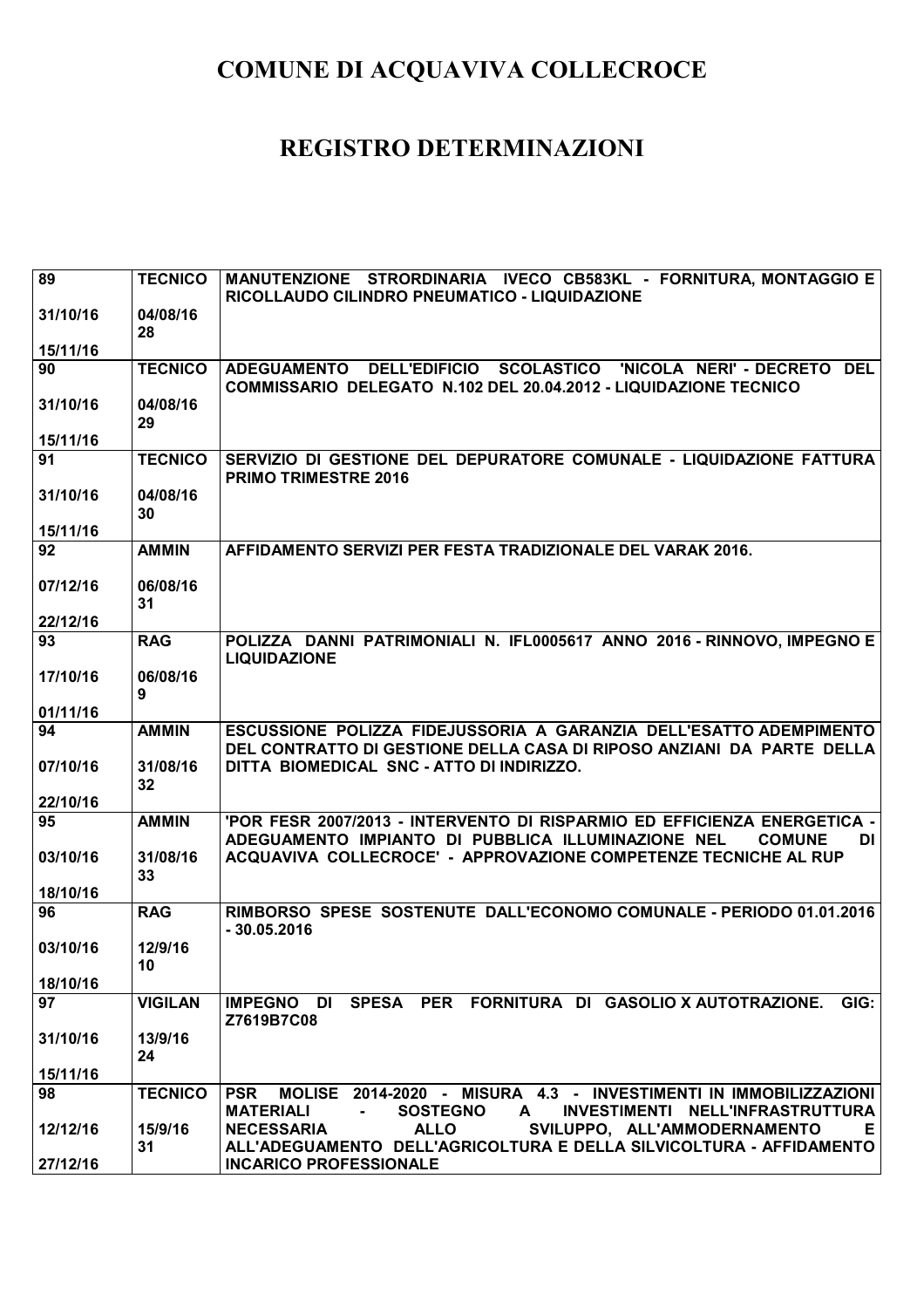| 99       | <b>TECNICO</b> | 'MANUTENZIONE E MESSA IN SICUREZZA DI UN MARCIAPIEDE<br>SU<br>LAVORI DI<br>VIA INDIPENDENZA' - AGGIUDICAZIONE DEFINITIVA                                                   |
|----------|----------------|----------------------------------------------------------------------------------------------------------------------------------------------------------------------------|
| 31/10/16 | 15/9/16<br>32  |                                                                                                                                                                            |
| 15/11/16 |                |                                                                                                                                                                            |
| 100      | <b>RAG</b>     | LIQUIDAZIONE SECONDA TRANCHES FATTURE ENEL ENERGIA S.P.A. DIFFIDE DEL<br>13.07.2016 E DEL 23.09.2016                                                                       |
| 03/10/16 | 28/9/16<br>11  |                                                                                                                                                                            |
| 18/10/16 |                |                                                                                                                                                                            |
| 101      | <b>TECNICO</b> | LAVORI DI 'SISTEMAZIONE DI DISSESTI IN C.DA MACCHIONE - SELVALONGA' -<br>APPROVAZIONE 1° E ULTIMO SAL                                                                      |
| 29/12/16 | 03/10/16<br>33 |                                                                                                                                                                            |
| 13/01/17 |                |                                                                                                                                                                            |
| 102      | <b>RAG</b>     | AFFIDAMENTO SERVIZIO DI SUPPORTO PER LA GESTIONE DELLA RISCOSSIONE<br>COATTIVA DELLE ENTRATE TRIBUTARIE E PATRIMONIALI                                                     |
| 31/10/16 | 05/10/16<br>12 |                                                                                                                                                                            |
| 15/11/16 |                |                                                                                                                                                                            |
| 103      | <b>VIGILAN</b> | <b>TAGLIO</b><br><b>PER</b><br><b>USO</b><br><b>CIVICO</b><br>DELLA IV° SEZIONE BOSCO<br><b>AGGIUDICAZIONE</b><br><b>COMUNALE FRASCALPIANO STAGIONE SILVANA 2015/2016.</b> |
| 21/11/16 | 06/10/16<br>25 |                                                                                                                                                                            |
| 06/12/16 |                |                                                                                                                                                                            |
| 104      | <b>AMMIN</b>   | REFERENDUM POPOLARE CONFERMATIVO (COSTITUZIONALE) DEL 4 DICEMBRE<br><b>DELL'UFFICIO</b><br><b>COSTITUZIONE</b><br>ELETTORALE COMUNALE<br>2016<br><b>ED</b>                 |
| 14/11/16 | 06/10/16<br>34 | <b>AL</b><br><b>AUTORIZZAZIONE</b><br><b>PERSONALE</b><br>DIPENDENTE A SVOLGERE LAVORO<br><b>STRAORDINARIO.</b>                                                            |
| 29/11/16 |                |                                                                                                                                                                            |
| 105      | <b>RAG</b>     | <b>DEL</b><br><b>DIPENDENTE</b><br>COMUNE DI MAFALDA PRESSO<br><b>UFFICIO</b><br><b>UTILIZZO</b><br>AMMINISTRATIVO - APPROVAZIONE SCHEMA CONTRATTO.                        |
| 17/10/16 | 06/10/16<br>13 |                                                                                                                                                                            |
| 01/11/16 |                |                                                                                                                                                                            |
| 106      | <b>VIGILAN</b> | IMPEGNO DI SPESA PER SOSTITUZIONE E MESSA A NORMA CALDAIA CASA<br>COMUNALE. CIG: ZF61B8C0F5                                                                                |
| 14/11/16 | 12/10/16<br>26 |                                                                                                                                                                            |
| 29/11/16 |                |                                                                                                                                                                            |
| 107      | <b>VIGILAN</b> | <b>SPESA</b><br>PER ACQUISTO<br><b>GASOLIO PER AUTOTRAZIONE.</b><br><b>LIQUIDAZIONE</b><br>DI<br>CIG.Z6719C8794                                                            |
|          | 12/10/16<br>27 |                                                                                                                                                                            |
| 108      | <b>VIGILAN</b> | <b>LIQUIDAZIONE</b><br>SPESA PER<br><b>FORNITURA</b><br><b>GASOLIO PER AUTOTRAZIONE.</b><br>DI<br><b>CIG: Z7619B7C08</b>                                                   |
|          | 12/10/16       |                                                                                                                                                                            |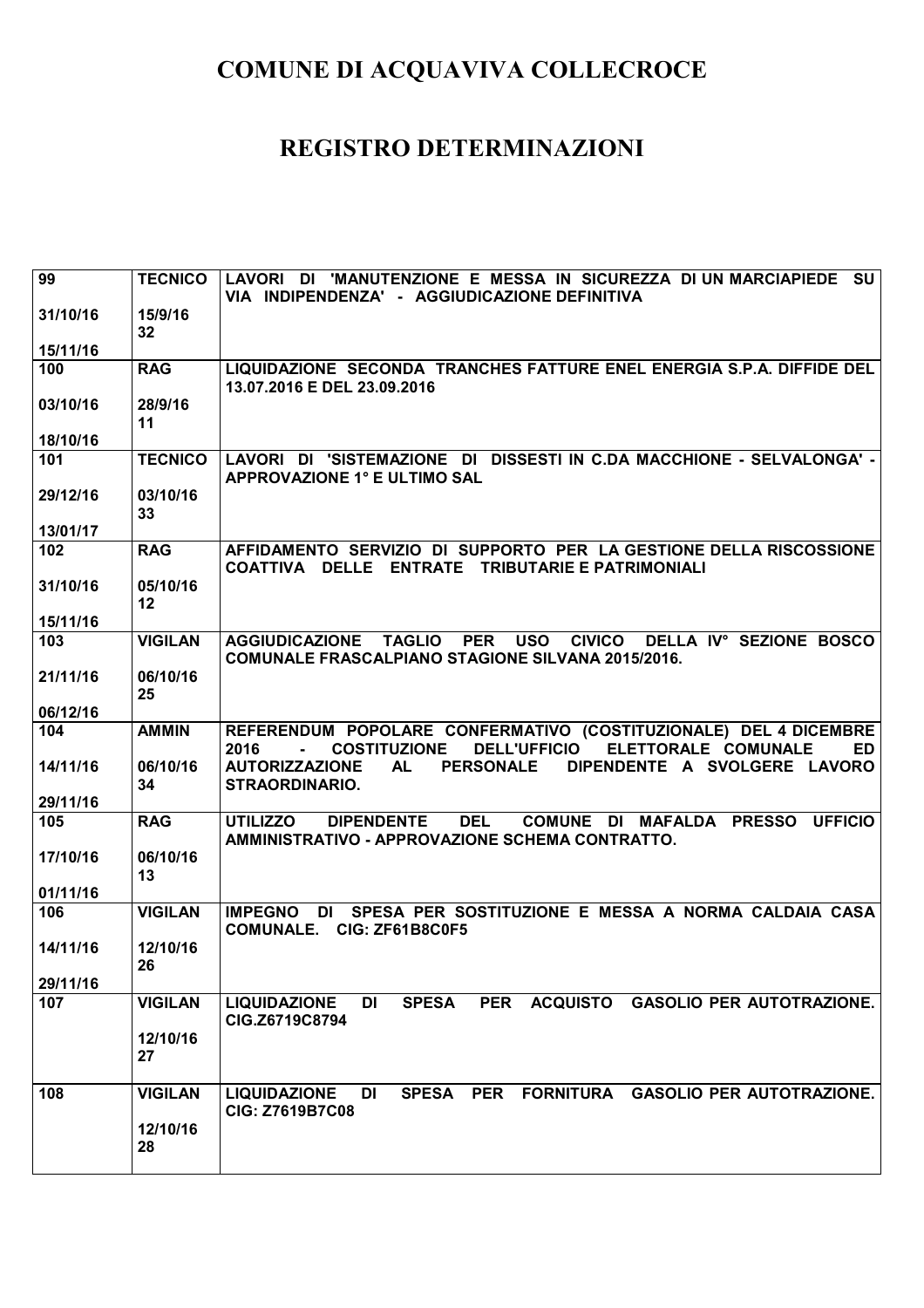| 109             | <b>AMMIN</b>   | ESCUSSIONE POLIZZA FIDEJUSSORIA A GARANZIA DELL'ESATTO ADEMPIMENTO                                                         |
|-----------------|----------------|----------------------------------------------------------------------------------------------------------------------------|
|                 |                | DEL CONTRATTO DI GESTIONE DELLA CASA DI RIPOSO DA PARTE DELL'IMPRESA                                                       |
| 14/10/16        | 13/10/16<br>35 | <b>BIOMEDICAL S.R.L.</b>                                                                                                   |
| 29/10/16        |                |                                                                                                                            |
| 110             | <b>AMMIN</b>   | LIQUIDAZIONE CONTRIBUTO CONCESSO DALLA REGIONE MOLISE IN FAVORE DEI                                                        |
|                 |                | MALATI DI SLA RESIDENTI IN QUESTO COMUNE - PERIODO 1°/12/2015 - 31/05/2016.                                                |
| 19/10/16        | 15/10/16       |                                                                                                                            |
| 03/11/16        | 36             |                                                                                                                            |
| 111             | <b>VIGILAN</b> | LIQUIDAZIONE DI SPESA PER RIPARAZIONE ACQUEDOTTO RURALE MACCHIONE-                                                         |
|                 |                | SELVALONGA. CIG:ZB41971970                                                                                                 |
| 31/10/16        | 20/10/16       |                                                                                                                            |
| 15/11/16        | 29             |                                                                                                                            |
| 112             | <b>VIGILAN</b> | <b>LIQUIDAZIONE</b><br><b>IMPEGNO</b><br>E<br>SPESE X FORNITURE GIORNALIERE. CIG:<br>DI                                    |
|                 |                | Z981BAEB14                                                                                                                 |
| 12/12/16        | 20/10/16       |                                                                                                                            |
|                 | 30             |                                                                                                                            |
| 27/12/16<br>113 | <b>VIGILAN</b> | <b>MANUTENZIONE</b><br><b>LIQUIDAZIONE</b><br><b>SPESA</b><br><b>IMPIANTO</b><br>DI<br><b>PUBBLICA</b><br>DI<br><b>PER</b> |
|                 |                | ILLUMINAZIONE. CIG: Z641ADC5D2                                                                                             |
| 31/10/16        | 20/10/16       |                                                                                                                            |
|                 | 31             |                                                                                                                            |
| 15/11/16        |                |                                                                                                                            |
| 114             | <b>VIGILAN</b> | <b>IMPEGNO DI SPESA PER RIPARAZIONE ACQUEDOTTO C.DA CERRITELLO</b>                                                         |
| 18/05/17        | 20/10/16       |                                                                                                                            |
|                 | 32             |                                                                                                                            |
| 02/06/17        |                |                                                                                                                            |
| 115             | <b>VIGILAN</b> | DIRITTI DI ROGITO D.SSA NICOLETTA BASILE.                                                                                  |
| 21/11/16        | 21/10/16       |                                                                                                                            |
|                 | 33             |                                                                                                                            |
| 06/12/16        |                |                                                                                                                            |
| 116             | <b>VIGILAN</b> | LIQUIDAZIONE PER INSTALLAZIONE LUMUNARIE - NATALE 2015                                                                     |
| 23/12/16        | 21/10/16       |                                                                                                                            |
|                 | 34             |                                                                                                                            |
| 07/01/17        |                |                                                                                                                            |
| 117             | <b>VIGILAN</b> | <b>IMPEGNO DI SPESA PER ACQUISTO GASOLIO X AUTOTRAZIONE</b>                                                                |
|                 | 21/10/16       |                                                                                                                            |
|                 | 35             |                                                                                                                            |
|                 |                |                                                                                                                            |
| 118             | <b>VIGILAN</b> | SPESA PER MANUTENZIONE ESTINTORI IN BENI COMUNALI<br><b>IMPEGNO</b><br>DI                                                  |
|                 | 21/10/16       | SECONDO SEMESTRE 2016. CIG:ZDB1BB245B                                                                                      |
| 31/10/16        | 36             |                                                                                                                            |
| 15/11/16        |                |                                                                                                                            |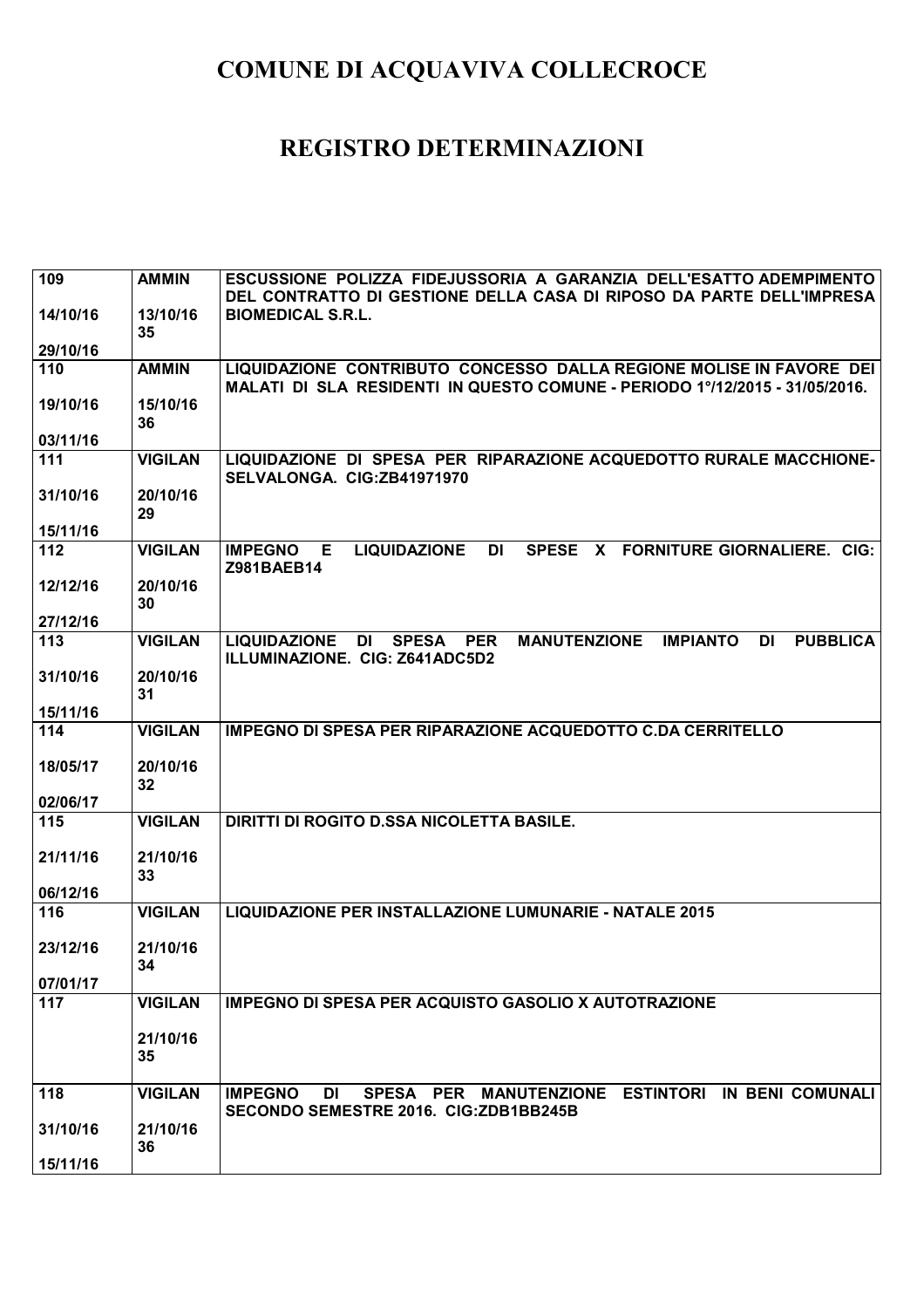| 119             | <b>TECNICO</b> | SISTEMAZIONE DI DISSESTI IDROGEOLOGICI INTERESSANTI IL CENTRO ABITATO           |
|-----------------|----------------|---------------------------------------------------------------------------------|
|                 |                | - CODICE RENDIS CB001A/10 - LIQUIDAZIONE COMPETENZE ALLO STATO FINALE           |
| 14/11/16        | 21/10/16       | <b>DEI LAVORI</b>                                                               |
| 29/11/16        | 34             |                                                                                 |
| 120             | <b>VIGILAN</b> | DI SPESA PER ACQUISTO CORONE COMMEMORAZIONE CADUTI A<br><b>IMPEGNO</b>          |
|                 |                | <b>ALBERELLI PER CIMITERO.</b>                                                  |
| 14/11/16        | 03/11/16       |                                                                                 |
|                 | 37             |                                                                                 |
| 29/11/16        |                |                                                                                 |
| 121             | <b>TECNICO</b> | LAVORI DI 'MANUTENZIONE E MESSA IN SICUREZZA DI UN MARCIAPIEDE<br>SU            |
|                 |                | VIA INDIPENDENZA' - AUTORIZZAZIONE AL SUBAPPALTO                                |
| 03/11/16        | 03/11/16       |                                                                                 |
| 18/11/16        | 35             |                                                                                 |
| 122             | <b>VIGILAN</b> | <b>IMPEGNO DI SPESA PER VESTIARIO P.M. CIG: ZD51BD70FB</b>                      |
|                 |                |                                                                                 |
| 14/11/16        | 03/11/16       |                                                                                 |
|                 | 38             |                                                                                 |
| 29/11/16        |                |                                                                                 |
| 123             | <b>AMMIN</b>   | SISTEMAZIONE DI DISSESTI IDROGEOLOGICI INTERESSANTI IL CENTRO ABITATO           |
|                 |                | - LIQUIDAZIONE COMPETENZE AL RUP                                                |
| 21/11/16        | 03/11/16       |                                                                                 |
| 06/12/16        | 37             |                                                                                 |
| 124             | <b>AMMIN</b>   | DI SPESA PER TRASPORTO ALUNNI E INSEGNANTI DELLA SCUOLA<br><b>IMPEGNO</b>       |
|                 | <b>AMMIN</b>   | PRIMARIA DI ACQUAVIVA COLLECROCE A CAMPOBASSO.                                  |
| 14/11/16        | 03/11/16       |                                                                                 |
|                 | 38             |                                                                                 |
| 29/11/16        |                |                                                                                 |
| 125             | <b>AMMIN</b>   | LIQUIDAZIONE DI SPESE ALLA DITTA GRAFICA ISERNINA SRL DI ISERNIA.               |
|                 | <b>AMMIN</b>   |                                                                                 |
| 23/12/16        | 03/11/16<br>39 |                                                                                 |
| 07/01/17        |                |                                                                                 |
| 126             | <b>TECNICO</b> | DELLA G.R. N.713 DEL 30.12.2014 - RIPRISTINO E MESSA IN<br><b>DELIBERAZIONE</b> |
|                 |                | SICUREZZA DI STRADE INTERPODERALI - APPROVAZIONE STATO FINALE LAVORI E          |
| 14/11/16        | 07/11/16       | <b>RENDICONTO</b>                                                               |
|                 |                |                                                                                 |
|                 | 36             |                                                                                 |
| 29/11/16        |                |                                                                                 |
| 127             | <b>AMMIN</b>   | DI SPESA PER ACQUISTO MATERIALI PER IL FUNZIONAMENTO<br><b>IMPEGNO</b>          |
|                 | <b>AMMIN</b>   | <b>DEGLI UFFICI COMUNALI.</b>                                                   |
| 14/11/16        | 07/11/16       |                                                                                 |
|                 | 40             |                                                                                 |
| 29/11/16<br>128 | <b>RAG</b>     | SOCIETA' COOPERATIVA SOCIALE - LIQUIDAZIONE FATTURE - CIG<br><b>CIBELE</b>      |
|                 |                | ZE916E0D55                                                                      |
| 14/11/16        | 07/11/16       |                                                                                 |
| 29/11/16        | 14             |                                                                                 |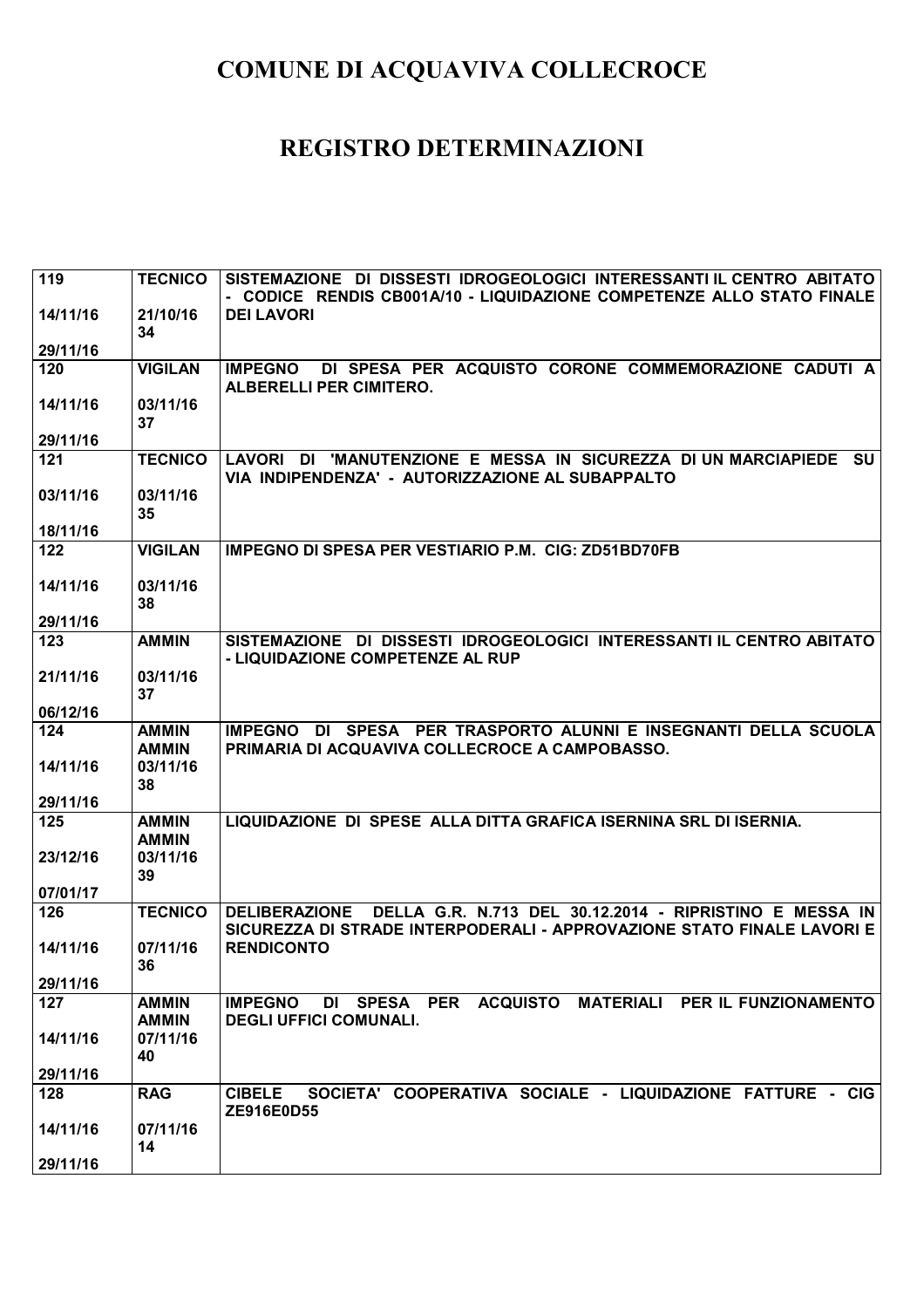| 129               | <b>RAG</b>                   | LIQUIDAZIONE ONORARIO REVISORE DEI CONTI 2015/2016                                                                                            |
|-------------------|------------------------------|-----------------------------------------------------------------------------------------------------------------------------------------------|
| 14/11/16          | 07/11/16                     |                                                                                                                                               |
|                   | 15                           |                                                                                                                                               |
| 29/11/16<br>130   | <b>RAG</b>                   | SPA - LIQUIDAZIONE FATTURE DIFFIDE DEL 13.07.2016 E DEL<br><b>ENEGIA</b><br><b>ENEL</b>                                                       |
|                   |                              | 23.09.2016                                                                                                                                    |
| 14/11/16          | 07/11/16                     |                                                                                                                                               |
|                   | 16                           |                                                                                                                                               |
| 29/11/16          |                              |                                                                                                                                               |
| 131               | <b>RAG</b>                   | WIND TELECOMUNICAZIONI S.P.A. - LIQUIDAZIONE FATTURE                                                                                          |
| 14/11/16          | 07/11/16<br>17               |                                                                                                                                               |
| 29/11/16          |                              |                                                                                                                                               |
| 132               | <b>AMMIN</b><br><b>AMMIN</b> | LIQUIDAZIONE DI SPESA RIGUARDANTE LA FORNITURA DEI LIBRI DI TESTO<br>AGLI<br>ALUNNI RESIDENTI NEL COMUNE DI ACQUAVIVA COLLECROCE FREQUENTANTI |
| 14/11/16          | 07/11/16<br>41               | LA SCUOLA PRIMARIA.                                                                                                                           |
| 29/11/16          |                              |                                                                                                                                               |
| 133               | <b>RAG</b>                   | <b>LIQUIDAZIONE SALARIO ACCESSORIO DIPENDENTE TOMIZZI</b>                                                                                     |
|                   |                              |                                                                                                                                               |
|                   | 07/11/16<br>18               |                                                                                                                                               |
|                   |                              |                                                                                                                                               |
| 134               | <b>TECNICO</b>               | O.P.C.M. N.3907 DEL 13 NOVEMBRE 2010 - O.P.C.M. N.4007 DEL 29 FEBBRAIO 2012 -                                                                 |
|                   |                              | O.C.D.P.C. N. 52 DEL 20/02/2013 - DELIBERA G.R. 459 DEL 07.10.2016 'RICHIESTA DI                                                              |
|                   |                              |                                                                                                                                               |
| 14/11/16          | 07/11/16                     | INSERIMENTO NEI PROGRAMMI PER LA REALIZZAZIONE DEGLI INTERVENTI DI CUI                                                                        |
|                   | 37                           | ALL'ART. 3 COMMA 3 DELL'O.P.C.M. DEL 13.11.2010'- INCARICO DI SUPPORTO AL                                                                     |
| 29/11/16<br>$135$ | <b>RAG</b>                   | <b>RUP</b><br>RIMBORSO SPESE SOSTENUTE DALL'ECONOMO COMUNALE - PERIODO 01.06.2016                                                             |
|                   |                              | $-31.10.2016$                                                                                                                                 |
| 14/11/16          | 12/11/16                     |                                                                                                                                               |
|                   | 19                           |                                                                                                                                               |
| 29/11/16<br>136   | <b>RAG</b>                   | <b>COSTITUZIONE DEL FONDO PER LE RISORSE DECENTRATE - ANNO 2016.</b>                                                                          |
|                   |                              |                                                                                                                                               |
| 15/06/17          | 13/11/16                     |                                                                                                                                               |
|                   | 20                           |                                                                                                                                               |
| 30/06/17          |                              | <b>SOMMA</b><br><b>URGENZA</b><br><b>DEL</b><br><b>DOVUTO</b>                                                                                 |
| 137               | <b>TECNICO</b>               | <b>PER</b><br><b>L'ELIMINAZIONE</b><br><b>PERICOLO</b><br>ALL'AVVALLAMENTO DI UN TRATTO DI STRADA ALL'INTERNO DEL CENTRO                      |
| 24/11/16          | 14/11/16                     | ABITATO - ART. 163 DEL D. LGS.50/2016 - IMPEGNO DI SPESA                                                                                      |
|                   | 38                           |                                                                                                                                               |
| 9/12/16           |                              |                                                                                                                                               |
| 138               | <b>TECNICO</b>               | MANUTENZIONE STRORDINARIA IVECO CB583KL - LIQUIDAZIONE FATTURA                                                                                |
| 23/12/16          | 17/11/16                     |                                                                                                                                               |
| 07/01/17          | 39                           |                                                                                                                                               |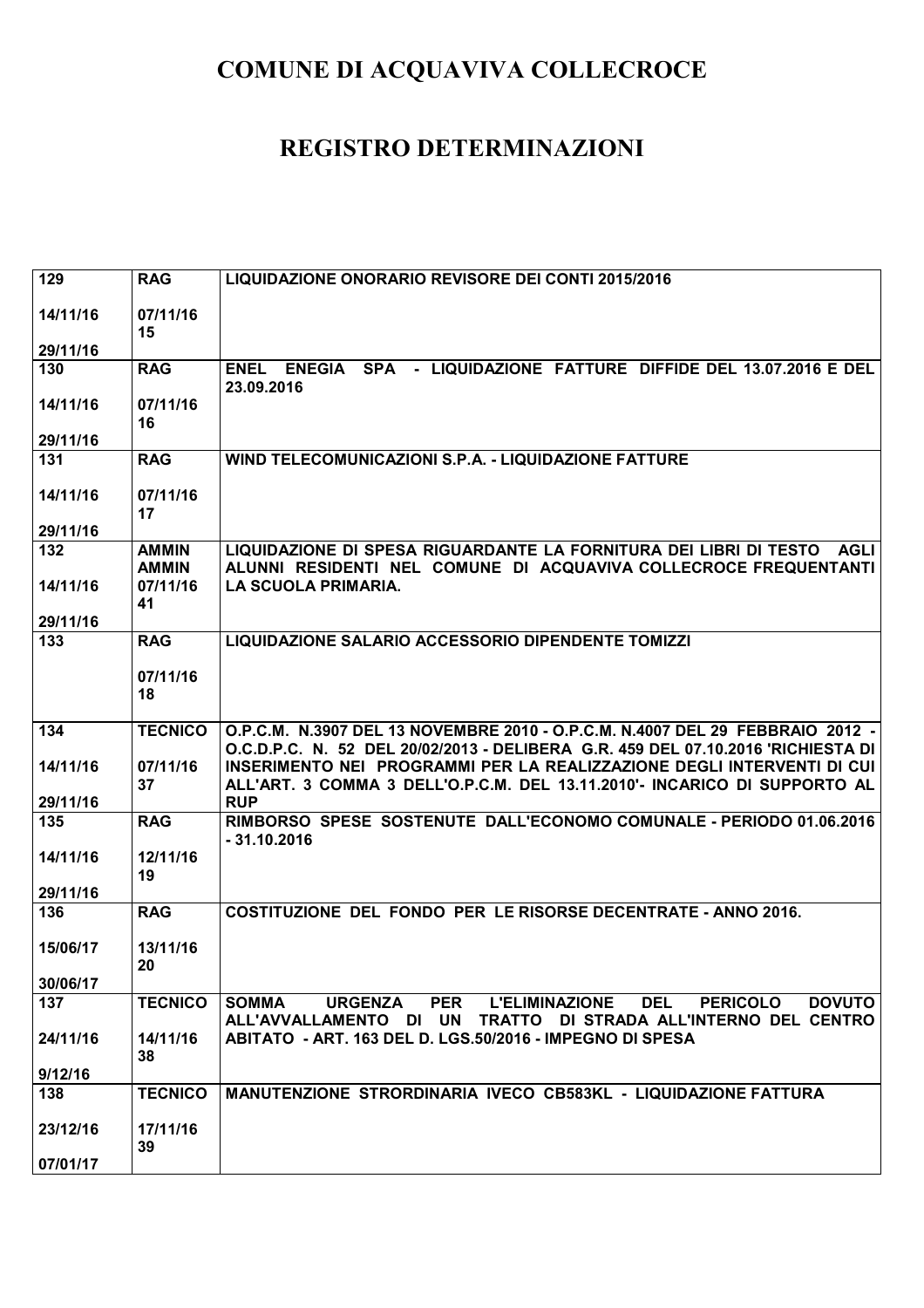| 139             | <b>VIGILAN</b>           | <b>IMPEGNO E LIQUIDAZIONE PER ACQUISTO MATEROIALE IDRICO.</b>                                                               |
|-----------------|--------------------------|-----------------------------------------------------------------------------------------------------------------------------|
|                 |                          |                                                                                                                             |
| 24/11/16        | 21/11/16<br>39           |                                                                                                                             |
| 9/12/16         |                          |                                                                                                                             |
| 140             | <b>VIGILAN</b>           | SPESE GIORNALIERE VARI UFFICI.<br>CIG:<br>Е<br><b>LIQUIDAZIONE</b><br><b>PER</b><br><b>IMPEGNO</b>                          |
|                 |                          | Z8E1C20FE6                                                                                                                  |
| 24/11/16        | 21/11/16                 |                                                                                                                             |
|                 | 40                       |                                                                                                                             |
| 9/12/16         |                          |                                                                                                                             |
| 141             | <b>RAG</b>               | AFFIDAMENTO SERVIZIO SUPPORTO RISCOSSIONE TRIBUTI                                                                           |
|                 | 24/11/16                 |                                                                                                                             |
| 07/12/16        | 21                       |                                                                                                                             |
| 22/12/16        |                          |                                                                                                                             |
| 142             | <b>VIGILAN</b>           | N.2 CORONE COMMEMORAZIONE<br><b>LIQUIDAZIONE</b><br>DI SPESA PER ACQUISTO                                                   |
|                 |                          | DEI CADUTI ANNO 2015. CIG: ZB516D21BB                                                                                       |
| 23/12/16        | 24/11/16                 |                                                                                                                             |
|                 | 41                       |                                                                                                                             |
| 07/01/17        |                          |                                                                                                                             |
| 143             | <b>AMMIN</b>             | LIQUIDAZIONE DI SPESA RIGUARDANTE LA FORNITURA DEI LIBRI DI TESTO AGLI                                                      |
| 23/12/16        | <b>AMMIN</b><br>24/11/16 | ALUNNI RESIDENTI NEL COMUNE DI ACQUAVIVA COLLECROCE FREQUENTANTI<br>LA SCUOLA PRIMARIA - A.S. 2016/2017.                    |
|                 | 42                       |                                                                                                                             |
| 07/01/17        |                          |                                                                                                                             |
| 144             | <b>VIGILAN</b>           | <b>IMPEGNO</b><br><b>SPESA</b><br><b>PER</b><br><b>SERVIZIO</b><br><b>CONDUCENTE</b><br><b>MEZZI COMPLESSI</b><br><b>DI</b> |
|                 |                          | CIG:Z011C345F6                                                                                                              |
| 23/12/16        | 25/11/16                 |                                                                                                                             |
|                 | 42                       |                                                                                                                             |
| 07/01/17        |                          |                                                                                                                             |
| 145             | <b>VIGILAN</b>           | LIQUIDAZIONE DI SPESA PER SERVIZI DI PULIZIA E IGIENE AMBIENTALE CIG:<br>Z0013D093E                                         |
| 23/12/16        | 25/11/16                 |                                                                                                                             |
|                 | 43                       |                                                                                                                             |
| 07/01/17        |                          |                                                                                                                             |
| 146             | <b>TECNICO</b>           | <b>L'ELIMINAZIONE</b><br><b>SOMMA</b><br><b>URGENZA</b><br><b>PER</b><br><b>DEL</b><br><b>PERICOLO</b><br><b>DOVUTO</b>     |
|                 |                          | <b>ALL'AVVALLAMENTO</b><br><b>UN</b><br><b>TRATTO</b><br>DI STRADA ALL'INTERNO DEL CENTRO<br>DI                             |
| 23/12/16        | 28/11/16                 | ABITATO - ART. 163 DEL D. LGS.50/2016 - LIQUIDAZIONE LAVORI                                                                 |
|                 | 40                       |                                                                                                                             |
| 07/01/17<br>147 | <b>AMMIN</b>             | LIQUIDAZIONE DI SPESA RIGUARDANTE LA FORNITURA DI MATERIALI OCCORRENTI                                                      |
|                 | <b>AMMIN</b>             | PER IL FUNZIONAMENTO DEGLI UFFICI COMUNALI.                                                                                 |
| 23/12/16        | 28/11/16                 |                                                                                                                             |
|                 | 43                       |                                                                                                                             |
| 07/01/17        |                          |                                                                                                                             |
| 148             | <b>TECNICO</b>           | SISTEMAZIONE DI DISSESTI IDROGEOLOGICI INTERESSANTI IL CENTRO ABITATO                                                       |
|                 |                          | - CODICE RENDIS CB001A/10 - LIQUIDAZIONE INDAGINI GEOGNOSTICHE                                                              |
| 23/12/16        | 30/11/16                 |                                                                                                                             |
| 07/01/17        | 41                       |                                                                                                                             |
|                 |                          |                                                                                                                             |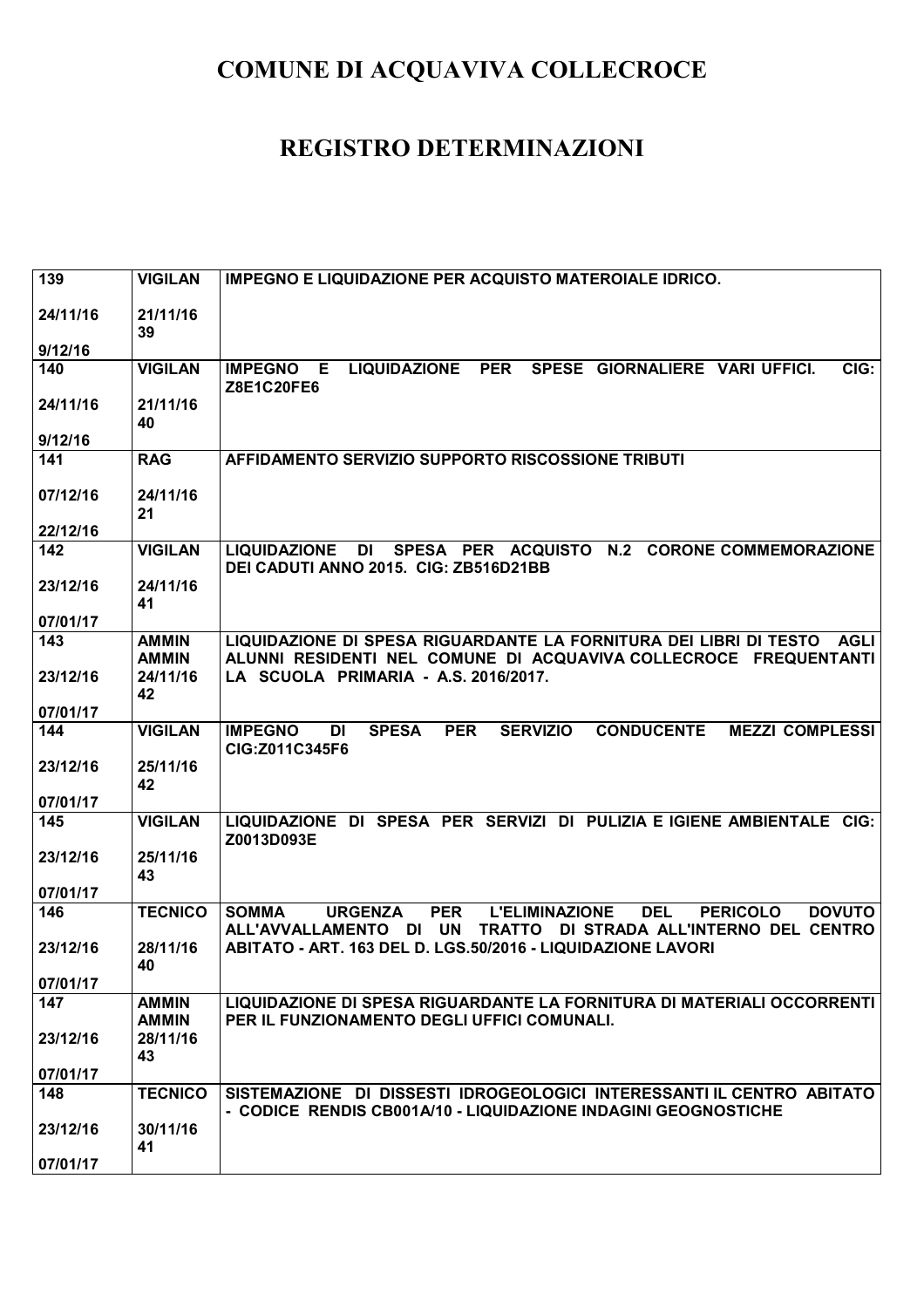| 149      | <b>VIGILAN</b>               | LIQUIDAZIONE DI SPESA PER GESTIONE AUTOMEZZI                                                                                                                            |
|----------|------------------------------|-------------------------------------------------------------------------------------------------------------------------------------------------------------------------|
|          |                              |                                                                                                                                                                         |
| 23/12/16 | 30/11/16<br>44               |                                                                                                                                                                         |
| 07/01/17 |                              |                                                                                                                                                                         |
| 150      | <b>VIGILAN</b>               | <b>SPESA</b><br><b>PER</b><br><b>FOGNATURA</b><br>VIA 4° NOVEMBRE<br><b>IMPEGNO</b><br>DI                                                                               |
|          |                              | CIG:ZEF1C48DDB                                                                                                                                                          |
| 23/12/16 | 30/11/16<br>45               |                                                                                                                                                                         |
| 07/01/17 |                              |                                                                                                                                                                         |
| 151      | <b>VIGILAN</b>               | IMPEGNO DI SPESA PER MANUTENZIONE ANNUALE CALDAIE COMUNALI. CIG:<br>Z061C496A1                                                                                          |
| 23/12/16 | 30/11/16                     |                                                                                                                                                                         |
|          | 46                           |                                                                                                                                                                         |
| 07/01/17 |                              |                                                                                                                                                                         |
| 152      | <b>TECNICO</b>               | DI<br><b>RISPARMIO</b><br>ED EFFICIENZA ENERGETICA - ADEGUAMENTO<br><b>INTERVENTO</b><br>DI PUBBLICA ILLUMINAZIONE NEL COMUNE DI<br><b>IMPIANTO</b><br><b>ACQUAVIVA</b> |
| 16/12/16 | 30/11/16<br>42               | <b>COLLECROCE - LIQUIDAZIONE SALDO COMPETENZE TECNICHE</b>                                                                                                              |
| 31/12/16 |                              |                                                                                                                                                                         |
| 153      | <b>TECNICO</b>               | LIQUIDAZIONE ALLA GUGLIONESI AMBIENTE PER LO SMATIMENTO RSU DA<br><b>GENNAIO A OTTOBRE 2016</b>                                                                         |
| 29/12/16 | 03/12/16                     |                                                                                                                                                                         |
|          | 43                           |                                                                                                                                                                         |
| 13/01/17 |                              |                                                                                                                                                                         |
| 154      | <b>TECNICO</b>               | SERVIZIO DI GESTIONE DEL DEPURATORE COMUNALE - LIQUIDAZIONE FATTURA<br><b>SECONDO E TERZO TRIMESTRE 2016</b>                                                            |
|          | 03/12/16                     |                                                                                                                                                                         |
|          | 44                           |                                                                                                                                                                         |
|          |                              |                                                                                                                                                                         |
| 155      | <b>AMMIN</b><br><b>AMMIN</b> | REFERENDUM POPOLARE CONFERMATIVO (COSTITUZIONALE) DEL 4 DICEMBRE<br>2016 - LIQUIDAZIONE<br><b>COMPETENZE</b><br>DOVUTE AI COMPONENTI DEL SEGGIO                         |
| 23/12/16 | 05/12/16                     | <b>ELETTORALE.</b>                                                                                                                                                      |
|          | 44                           |                                                                                                                                                                         |
| 07/01/17 |                              |                                                                                                                                                                         |
| 156      | <b>AMMIN</b>                 | D.P.C.M. 226/2000 - ATTUAZIONE ART. 27 DELLA LEGGE 448/1998 - FORNITURA                                                                                                 |
| 23/12/16 | <b>AMMIN</b><br>05/12/16     | GRATUITA O SEMIGRATUITA DEI LIBRI DI TESTO NELLA SCUOLA DELL'OBBLIGO<br>E NELLA SECONDARIA SUPERIORE - LIQUIDAZIONE CONTRIBUTI AGLI AVENTI                              |
|          | 45                           | DIRITTO PER L'A.S. 2015/2016.                                                                                                                                           |
| 07/01/17 |                              |                                                                                                                                                                         |
| 157      | <b>TECNICO</b>               | LAVORI DI 'MANUTENZIONE E MESSA IN SICUREZZA DI UN MARCIAPIEDE SU<br>VIA INDIPENDENZA' - APPROVAZIONE ATTI CONTABILITÀ FINALE, CERTIFICATO                              |
| 29/12/16 | 07/12/16                     | DI REGOLARE ESECUZIONE E RENDICONTO                                                                                                                                     |
|          | 45                           |                                                                                                                                                                         |
| 13/01/17 |                              |                                                                                                                                                                         |
| 158      | <b>TECNICO</b>               | ACQUISTO PNEUMATICI PER EUROCARGO - SOMMA URGENZA                                                                                                                       |
| 23/12/16 | 07/12/16                     |                                                                                                                                                                         |
|          | 46                           |                                                                                                                                                                         |
| 07/01/17 |                              |                                                                                                                                                                         |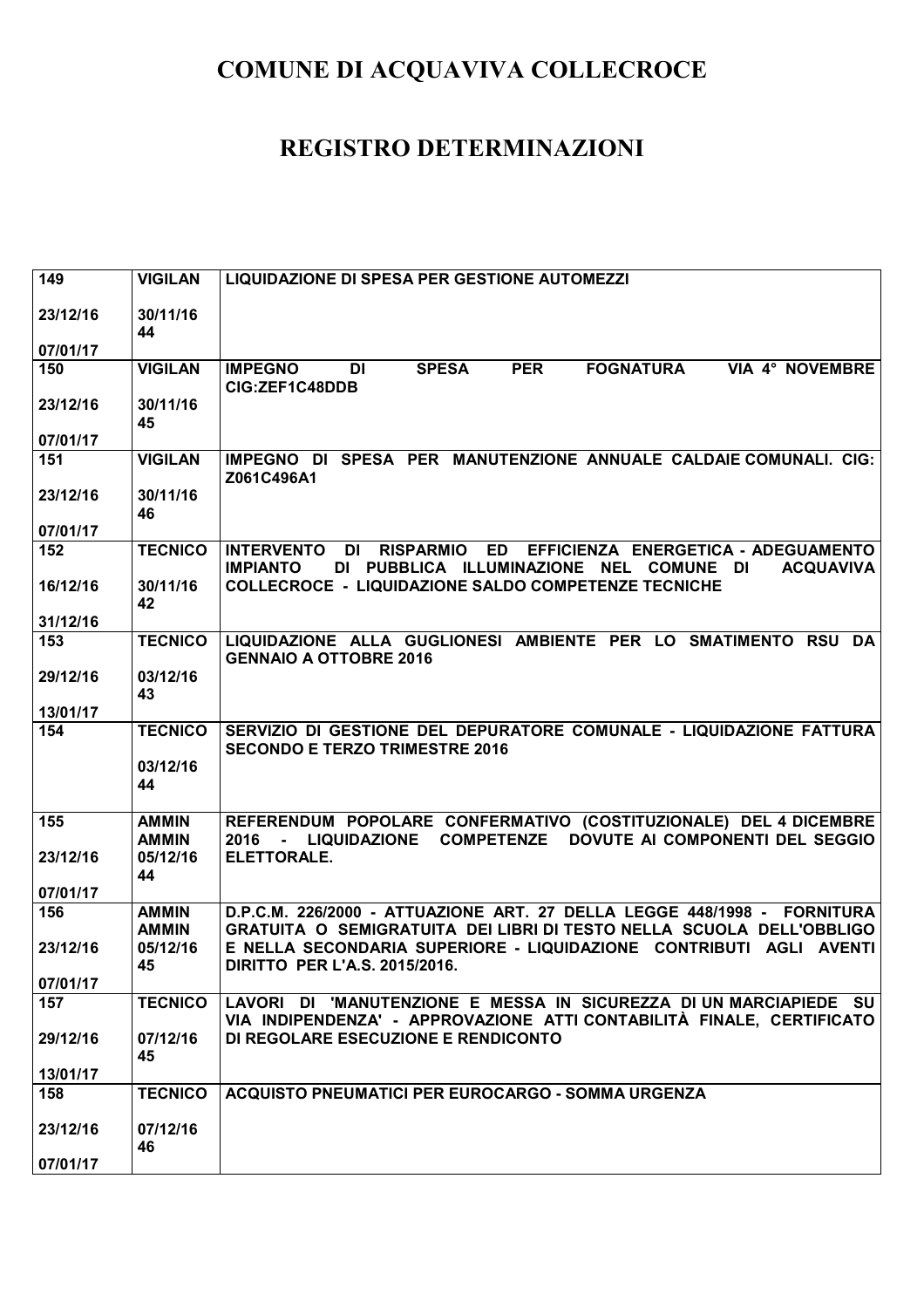| 159      | <b>VIGILAN</b>                           | IMPEGNO DI SPESA PER SANIFICAZIONE AMBIENTALE - SEGGIO ELETTORALE.<br>CIG: ZDA1C6B324                                                                                                              |
|----------|------------------------------------------|----------------------------------------------------------------------------------------------------------------------------------------------------------------------------------------------------|
| 29/12/16 | 07/12/16<br>47                           |                                                                                                                                                                                                    |
| 13/01/17 |                                          |                                                                                                                                                                                                    |
| 160      | <b>AMMIN</b>                             | 'POR FESR 2007/2013 - INTERVENTO DI RISPARMIO ED EFFICIENZA ENERGETICA -<br>ADEGUAMENTO IMPIANTO DI PUBBLICA ILLUMINAZIONE NEL<br><b>COMUNE</b><br><b>DI</b>                                       |
| 16/12/16 | 07/12/16<br>46                           | ACQUAVIVA COLLECROCE' - APPROVAZIONE COMPETENZE TECNICHE AL RUP                                                                                                                                    |
| 31/12/16 |                                          |                                                                                                                                                                                                    |
| 161      | <b>TECNICO</b>                           | PIANO STRAORDINARIO TUTELA E GESTIONE DELLA RISORSA IDRICA<br>A.P.Q.<br><b>REGIONE</b><br><b>MOLISE</b><br>INTERVENTO DI ADEGUAMENTO DELL'IMPIANTO<br>DI<br>$\blacksquare$                         |
| 30/12/16 | 12/12/16<br>47                           | DEPURAZIONE COMUNALE - APPROVAZIONE CAPITOLATO SPECIALE D'APPALTO<br>D.LGS.50/2016                                                                                                                 |
| 14/01/17 |                                          |                                                                                                                                                                                                    |
| 162      | <b>AMMIN</b><br><b>AMMIN</b><br>12/12/16 | <b>LIQUIDAZIONE</b><br><b>DI</b><br><b>SPESA</b><br>RIGUARDANTE L'ORGANIZZAZIONE DELLA FESTA<br><b>TRADIZIONALE DEL VARAK 2016.</b>                                                                |
| 23/12/16 | 47                                       |                                                                                                                                                                                                    |
| 07/01/17 |                                          |                                                                                                                                                                                                    |
| 163      | <b>AMMIN</b><br><b>AMMIN</b>             | LEGGE 8 NOVEMBRE 2013 - DECRETO INTERMINISTERIALE MIUR-MEF PROT. 184<br>DEL 21 FEBBRAIO 2014 - CONTRIBUTI A FAVORE DI STUDENTI, ANCHE CON                                                          |
| 23/12/16 | 12/12/16<br>48                           | DISABILITA', DELLE SCUOLE SECONDARIE DI I E II GRADO PER SPESE INERENTI I<br>SERVIZI DI TRASPORTO URBANO<br>ED<br><b>EXTRAURBANO</b><br><b>A.S.</b><br>2013/2014                                   |
| 07/01/17 |                                          | LIQUIDAZIONE CONTRIBUTI AGLI AVENTI DIRITTO.                                                                                                                                                       |
| 164      | <b>TECNICO</b>                           | PIANO STRAORDINARIO TUTELA E GESTIONE DELLA RISORSA IDRICA<br>A.P.Q.<br><b>REGIONE</b><br><b>MOLISE</b><br>INTERVENTO DI ADEGUAMENTO DELL'IMPIANTO<br>DI                                           |
| 29/12/16 | 12/12/16<br>48                           | DEPURAZIONE COMUNALE - DETERMINA A CONTRARRE                                                                                                                                                       |
| 13/01/17 |                                          |                                                                                                                                                                                                    |
| 165      | <b>VIGILAN</b>                           | MANUTENZIONE PALA<br>DI SPESA<br><b>PER</b><br><b>MECCANICA ANNO 2016.</b><br><b>IMPEGNO</b><br>CIG:Z3C1C8206E                                                                                     |
| 23/12/16 | 14/12/16<br>48                           |                                                                                                                                                                                                    |
| 07/01/17 |                                          |                                                                                                                                                                                                    |
| 166      | <b>TECNICO</b>                           | <b>ED</b><br><b>INTERVENTO</b><br><b>DI</b><br><b>RISPARMIO</b><br>EFFICIENZA ENERGETICA - ADEGUAMENTO<br>DI PUBBLICA ILLUMINAZIONE NEL COMUNE<br><b>IMPIANTO</b><br><b>DI</b><br><b>ACQUAVIVA</b> |
| 16/12/16 | 14/12/16<br>49                           | <b>COLLECROCE - LIQUIDAZIONE STATO FINALE DEI LAVORI</b>                                                                                                                                           |
| 31/12/16 |                                          |                                                                                                                                                                                                    |
| 167      | <b>VIGILAN</b>                           | <b>SPESA</b><br><b>PER</b><br><b>FOGNATURA</b><br>DI VIA 4°NOVEMBRE. CIG:<br><b>LIQUIDAZIONE</b><br>DI<br>ZEF1C48DDB                                                                               |
| 23/12/16 | 14/12/16<br>49                           |                                                                                                                                                                                                    |
| 07/01/17 |                                          |                                                                                                                                                                                                    |
| 168      | <b>VIGILAN</b>                           | LIQUIDAZIONE DI SPESA PER ACQUISTO VESTIARIO P.M. CIG: ZD51BD70FB                                                                                                                                  |
| 23/12/16 | 14/12/16<br>50                           |                                                                                                                                                                                                    |
| 07/01/17 |                                          |                                                                                                                                                                                                    |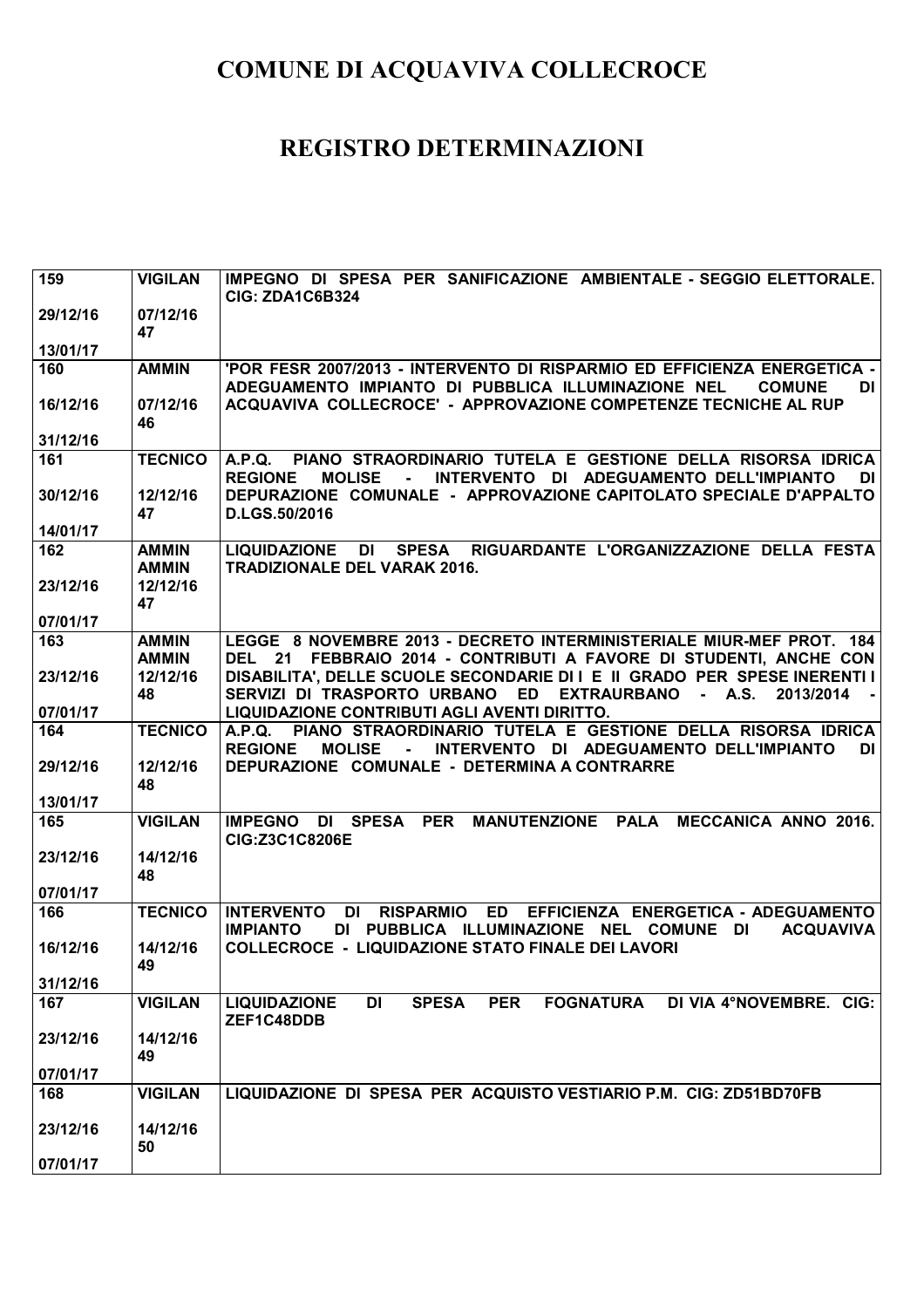| BOSCO COMUNALE FRASCALPIANO. CIG: ZDC1C78485<br>14/12/16<br>28/12/16<br>51<br>12/01/17                                                                                                               |           |
|------------------------------------------------------------------------------------------------------------------------------------------------------------------------------------------------------|-----------|
|                                                                                                                                                                                                      |           |
|                                                                                                                                                                                                      |           |
| 170<br>VISITE SPECIALISTICHE ED ESAMI DI LABORATORIO PREVISTI DAL D.LGS. N.81/2008<br><b>TECNICO</b>                                                                                                 |           |
| - IMPEGNO DI SPESA<br>15/12/16<br>28/12/16                                                                                                                                                           |           |
| 50<br>12/01/17                                                                                                                                                                                       |           |
| 171<br><b>TECNICO</b><br>LIQUIDAZIONE ALLA GUGLIONESI AMBIENTE PER LO SMATIMENTO RSU NOVEMBRE                                                                                                        |           |
| 2016                                                                                                                                                                                                 |           |
| 28/12/16<br>15/12/16<br>51                                                                                                                                                                           |           |
| 12/01/17                                                                                                                                                                                             |           |
| ACQUISTO N.4 PNEUMATICI PER EUROCARGO - SOMMA URGENZA<br>172<br><b>TECNICO</b>                                                                                                                       |           |
| 28/12/16<br>15/12/16<br>52                                                                                                                                                                           |           |
| 12/01/17                                                                                                                                                                                             |           |
| DI SPESA RELATIVA AL TRASPORTO ALUNNI E INSEGNANTI<br>173<br><b>AMMIN</b><br><b>LIQUIDAZIONE</b><br>DELLA SCUOLA PRIMARIA DI ACQUAVIVA COLLECROCE A CAMPOBASSO.<br><b>AMMIN</b>                      |           |
| 23/12/16<br>15/12/16<br>CIG=Z011BDA898.                                                                                                                                                              |           |
| 49<br>07/01/17                                                                                                                                                                                       |           |
| 174<br>LIQUIDAZIONE SPESE SOSTENUTE PER REVISIONE E RIPARAZIONE SCUOLABUS<br><b>AMMIN</b><br><b>COMUNALE</b>                                                                                         |           |
| 17/12/16<br>23/12/16<br>50                                                                                                                                                                           |           |
| 07/01/17                                                                                                                                                                                             |           |
| 175<br><b>AMMIN</b><br><b>LIQUIDAZIONE</b><br><b>COMPENSO</b><br><b>PROFESSIONALE</b><br>ALL'AVV. IRENE LEMME PER<br>CONTROVERSIA COMUNE DI ACQUAVIVACOLLECROCE/TRAVAGLINI DOMENICO.<br><b>AMMIN</b> |           |
| 23/12/16<br>19/12/16<br>51                                                                                                                                                                           |           |
| 07/01/17                                                                                                                                                                                             |           |
| APPROVAZIONE RUOLO TARIFFE ILLUMINAZIONE VOTIVE ANNO 2016<br>176<br><b>RAG</b>                                                                                                                       |           |
| 29/12/16<br>27/12/16                                                                                                                                                                                 |           |
| 22<br>13/01/17                                                                                                                                                                                       |           |
| APPROVAZIONE RUOLO TARIFFE SERVIZIO IDRICO INTEGRATO PRESUNTIVO<br>177<br><b>RAG</b><br>PER L'ANNO 2016                                                                                              |           |
| 27/12/16<br>15/06/17<br>23                                                                                                                                                                           |           |
| 30/06/17                                                                                                                                                                                             |           |
| 178<br><b>TECNICO</b><br>PIANO STRAORDINARIO TUTELA E GESTIONE DELLA RISORSA IDRICA<br>A.P.Q.                                                                                                        |           |
| <b>REGIONE</b><br><b>MOLISE</b><br>INTERVENTO DI ADEGUAMENTO DELL'IMPIANTO<br>$\sim$<br>DEPURAZIONE COMUNALE - AGGIUDICAZIONE LAVORI<br>28/12/16<br>53                                               | <b>DI</b> |